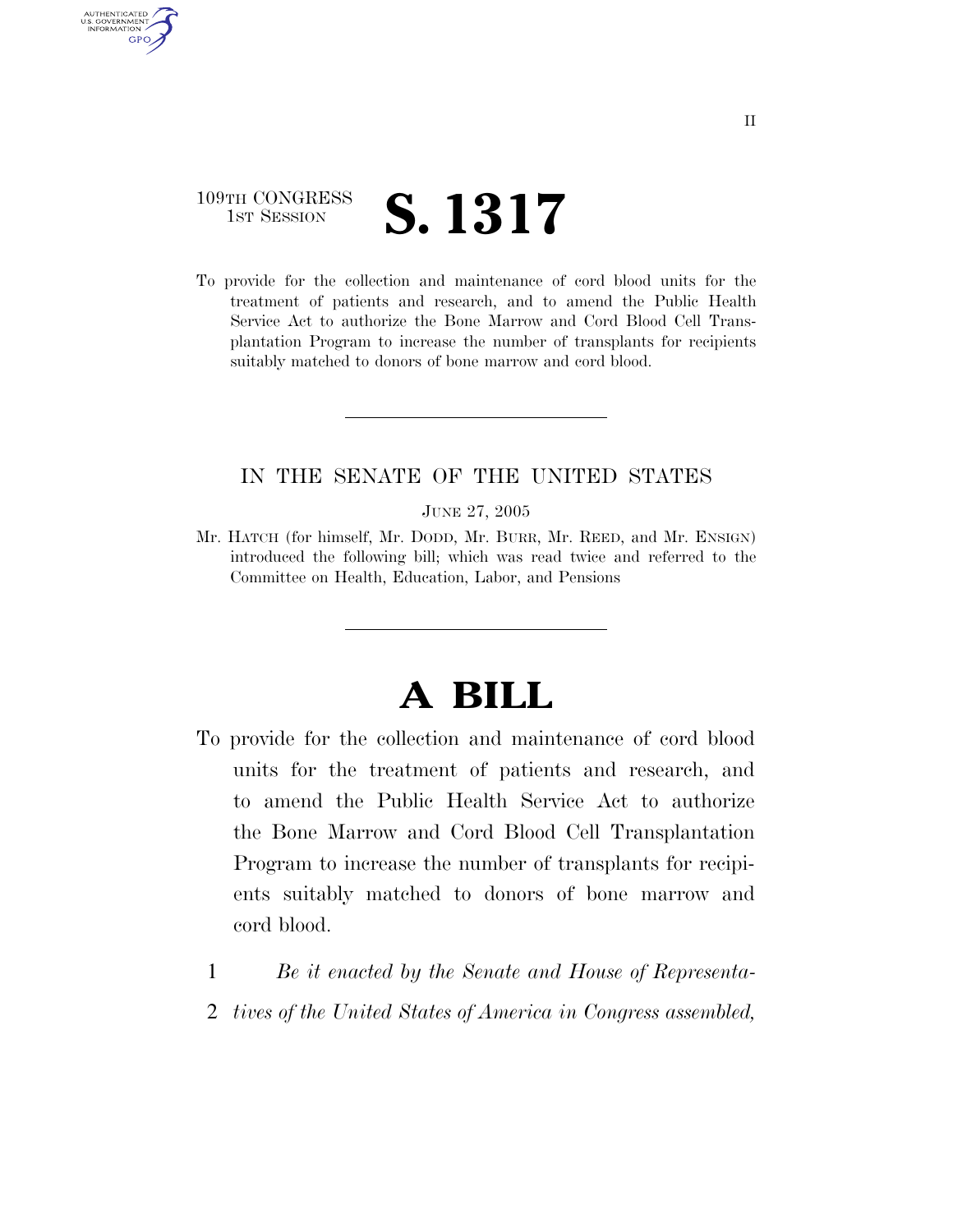#### **SECTION 1. SHORT TITLE.**

 This Act may be cited as the ''Bone Marrow and Cord Blood Therapy and Research Act of 2005''.

#### **SEC. 2. CORD BLOOD INVENTORY.**

 (a) IN GENERAL.—The Secretary of Health and Human Services shall enter into one-time contracts with qualified cord blood banks to assist in the collection and maintenance of 150,000 new units of high-quality cord blood to be made available for transplantation through the Bone Marrow and Cord Blood Cell Transplantation Pro-gram and to carry out the requirements of subsection (b).

 (b) REQUIREMENTS.—The Secretary shall require each recipient of a contract under this section—

 (1) to acquire, tissue-type, test, cryopreserve, and store donated units of cord blood acquired with the informed consent of the donor in a manner that complies with applicable Federal and State regula-tions;

 (2) to encourage donation from a genetically di-verse population;

 (3) to make cord blood units that are collected pursuant to this section or otherwise and meet all applicable Federal standards available to transplant centers for transplantation;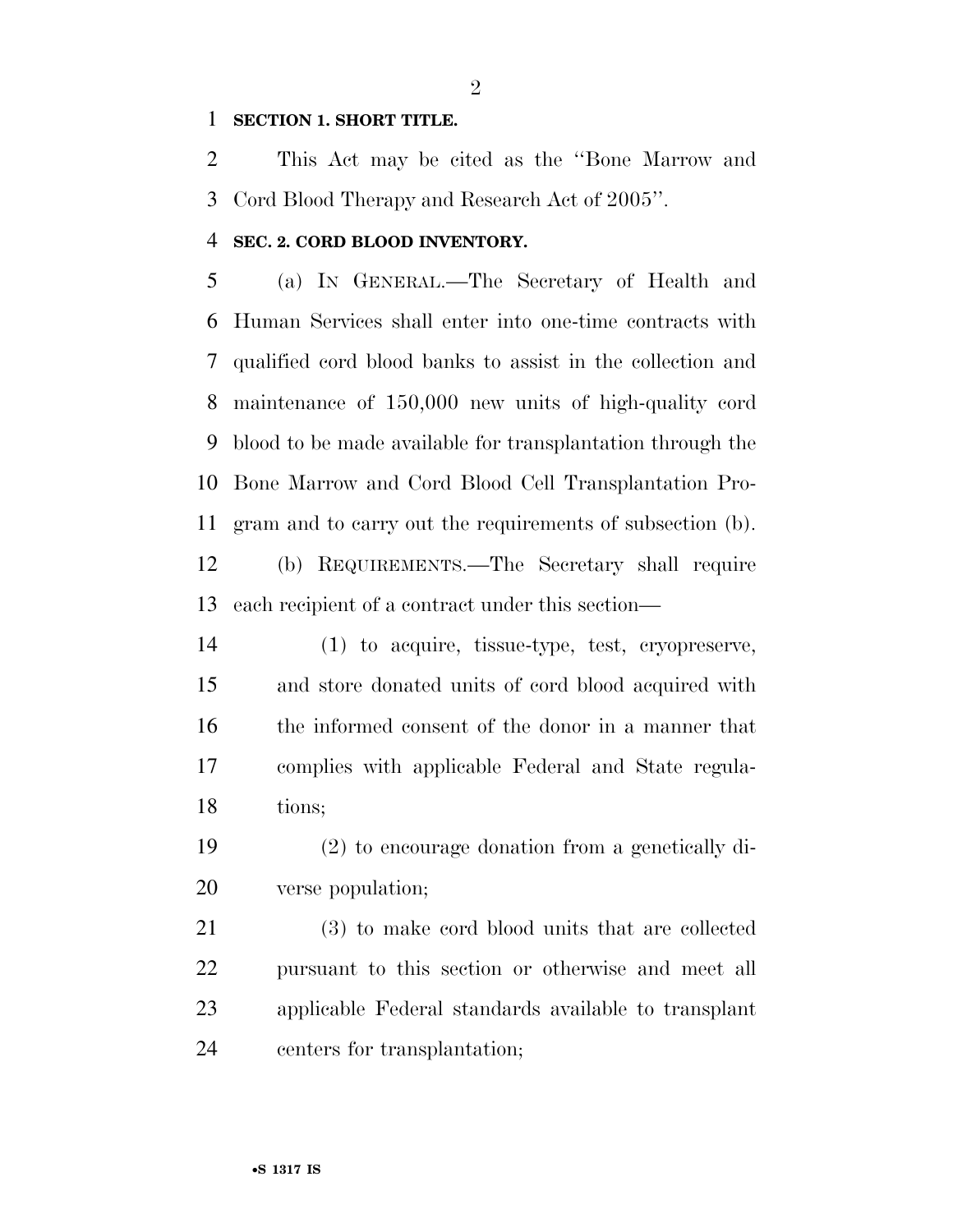(4) to make cord blood units that are collected, but not appropriate for clinical use, available for peer-reviewed research;

 (5) to make data available, as required by the Secretary and consistent with section 379(c)(3) of the Public Health Service Act (42 U.S.C. 7 274k(c)(3)), as amended by this Act, in a standard- ized electronic format, as determined by the Sec- retary, for the Bone Marrow and Cord Blood Cell Transplantation Program; and

 (6) to submit data in a standardized electronic format for inclusion in the stem cell therapeutic out- comes database maintained under section 379A of the Public Health Service Act, as amended by this Act.

(c) RELATED CORD BLOOD DONORS.—

 (1) IN GENERAL.—The Secretary shall establish a 3-year demonstration project under which qualified cord blood banks receiving a contract under this sec- tion may use a portion of the funding under such contract for the collection and storage of cord blood units for a family where a first-degree relative has been diagnosed with a condition that will benefit from transplantation (including selected blood dis-orders, malignancies, metabolic storage disorders,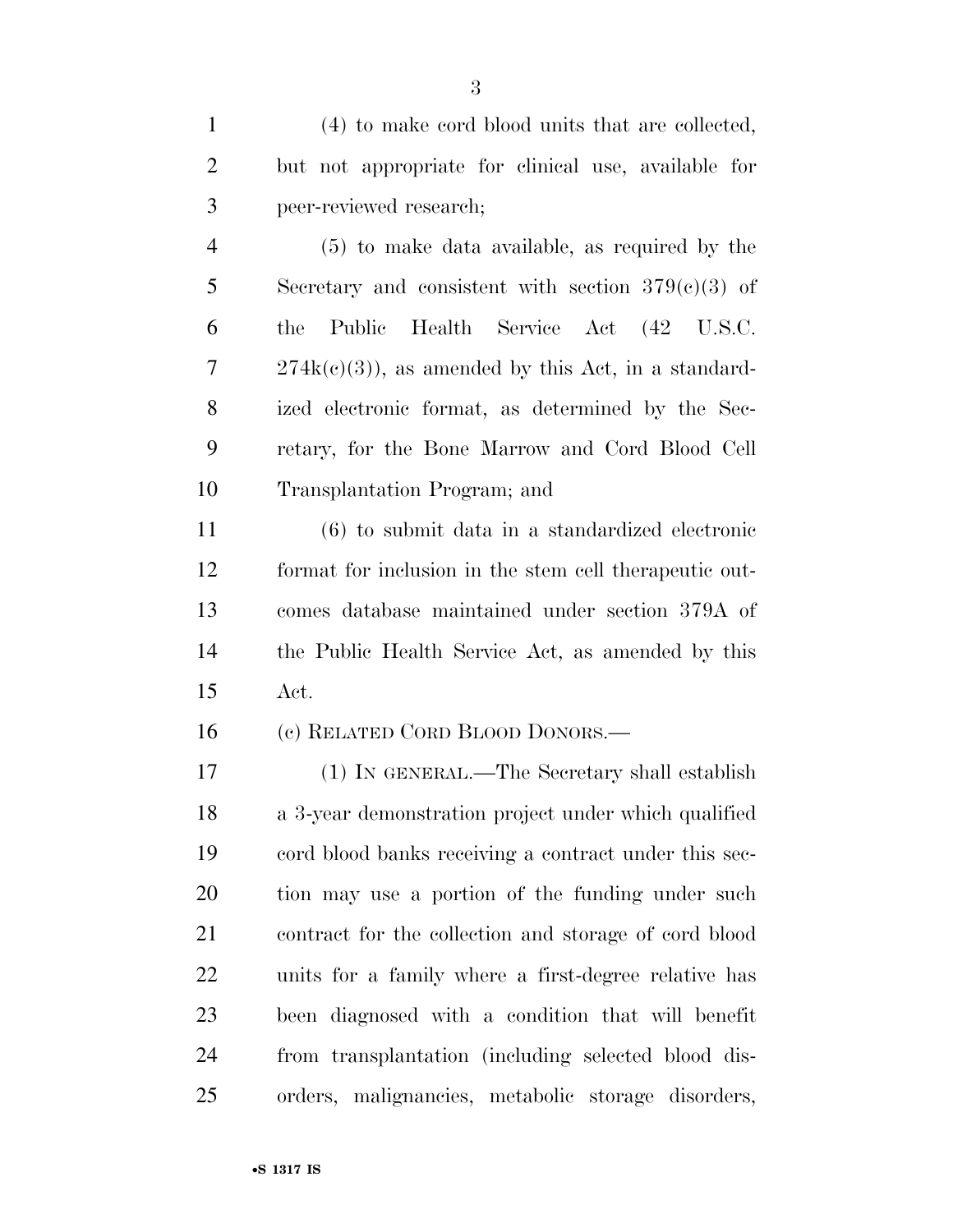hemoglobinopathies, and congenital immunodeficiencies) at no cost to such family. Quali- fied cord blood banks collecting cord blood units under this paragraph shall comply with the require-5 ments of paragraphs  $(1)$ ,  $(2)$ ,  $(3)$ , and  $(5)$  of sub-section (b).

 (2) AVAILABILITY.—Qualified cord blood banks that are operating a program under paragraph (1) shall provide assurances that the cord blood units in such banks will be available for directed transplan- tation until such time that the cord blood unit is re- leased for transplantation or is transferred by the family to the Bone Marrow and Cord Blood Cell Transplantation Program in accordance with guid-ance or regulations promulgated by the Secretary.

 (3) INVENTORY.—Cord blood units collected through the program under this section shall not be counted toward the 150,000 inventory goal under the Bone Marrow and Cord Blood Cell Transplan-tation Program.

 (4) REPORT.—Not later than 90 days after the date on which the project under paragraph (1) is terminated by the Secretary, the Secretary shall sub- mit to Congress a report on the outcomes of the project that shall include the recommendations of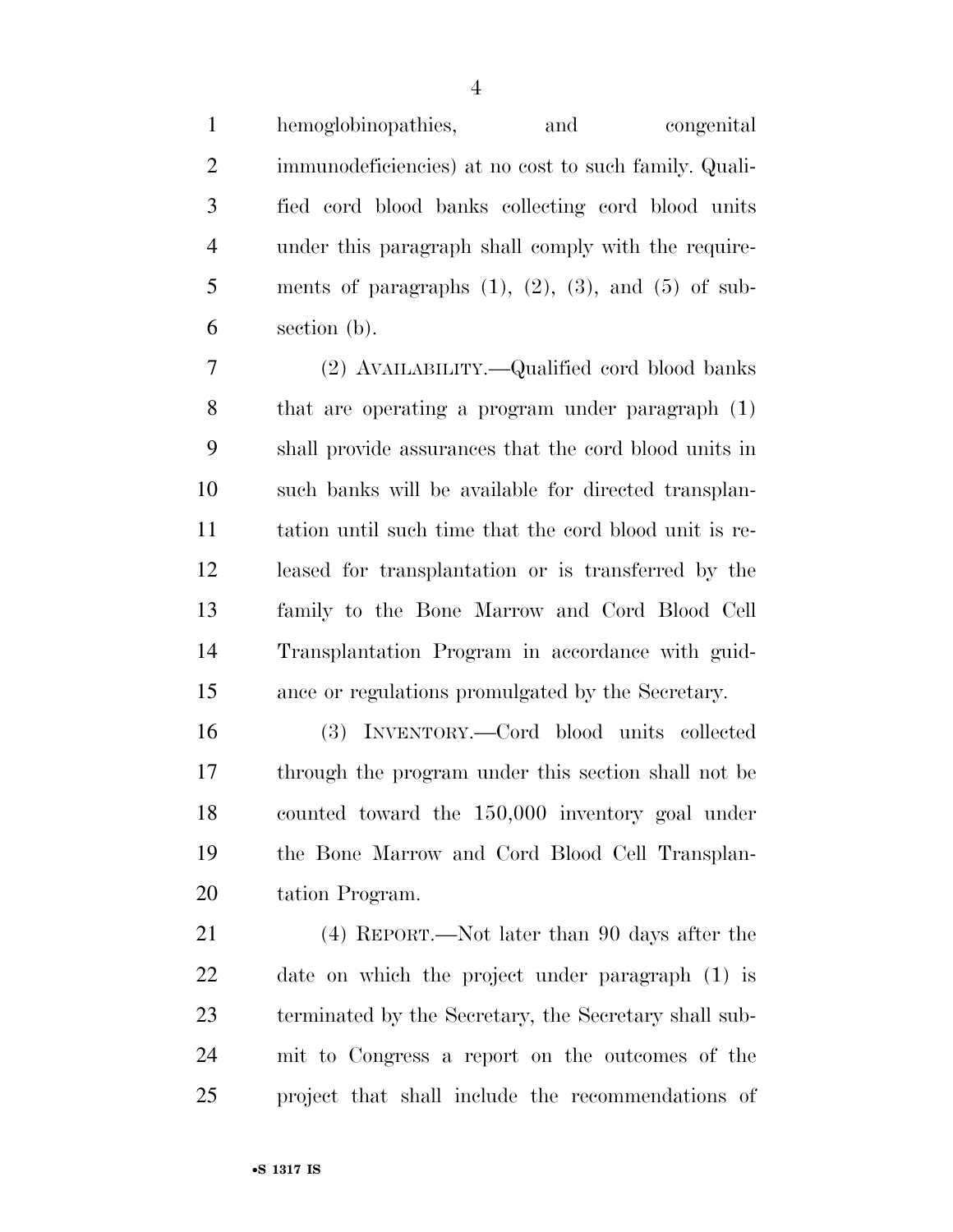the Secretary with respect to the continuation of such project.

 (d) APPLICATION.—To seek to enter into a contract under this section, a qualified cord blood bank shall sub- mit an application to the Secretary at such time, in such manner, and containing such information as the Secretary may reasonably require. At a minimum, an application for a contract under this section shall include a requirement that the applicant—

 (1) will participate in the Bone Marrow and Cord Blood Cell Transplantation Program for a pe-riod of at least 10 years;

 (2) will make cord blood units collected pursu- ant to this section available through the Bone Mar- row and Cord Blood Cell Transplantation Program in perpetuity; and

 (3) if the Secretary determines through an as- sessment, or through petition by the applicant, that a cord blood bank is no longer operational or does 20 not meet the requirements of section  $379(c)(4)$  of 21 the Public Health Service Act (as added by this Act) and as a result may not distribute the units, trans- fer the units collected pursuant to this section to an-other qualified cord blood bank approved by the Sec-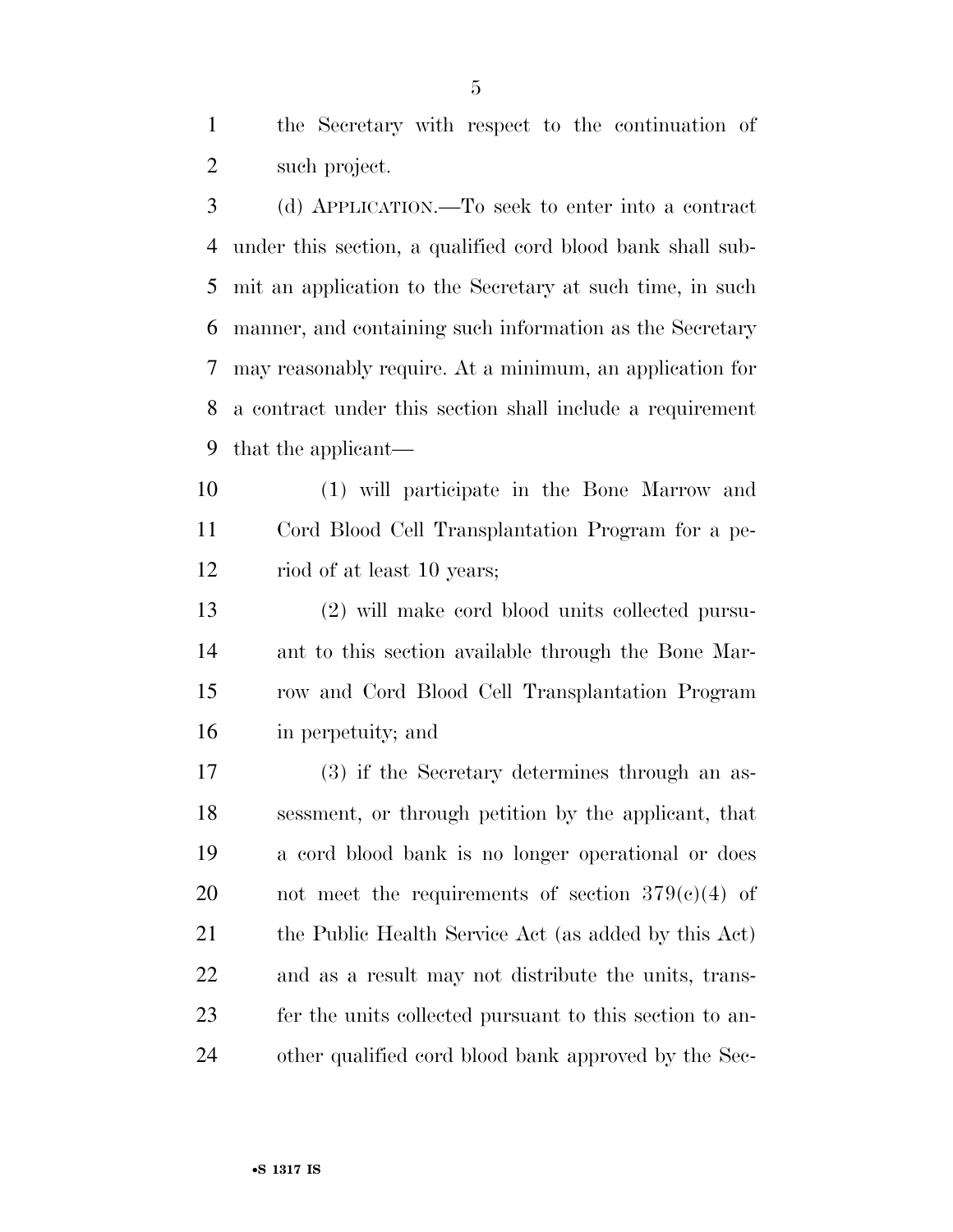retary to ensure continued availability of cord blood units. (e) DURATION OF CONTRACTS.— (1) IN GENERAL.—Except as provided in para- graph (2), the term of each contract entered into by the Secretary under this section shall be for 10 years. The Secretary shall ensure that Federal funds provided under any such contract terminate on the earlier of— (A) the date that is 3 years after the date on which the contract is entered into; or (B) September 30, 2010. (2) EXTENSIONS.—Subject to paragraph (1)(B), the Secretary may extend the period of fund- ing under a contract under this section to exceed a period of 3 years if— (A) the Secretary finds that 150,000 new units of high-quality cord blood have not yet been collected pursuant to this section; and (B) the Secretary does not receive an ap- plication for a contract under this section from any qualified cord blood bank that has not pre- viously entered into a contract under this sec-tion or the Secretary determines that the out-

standing inventory need cannot be met by the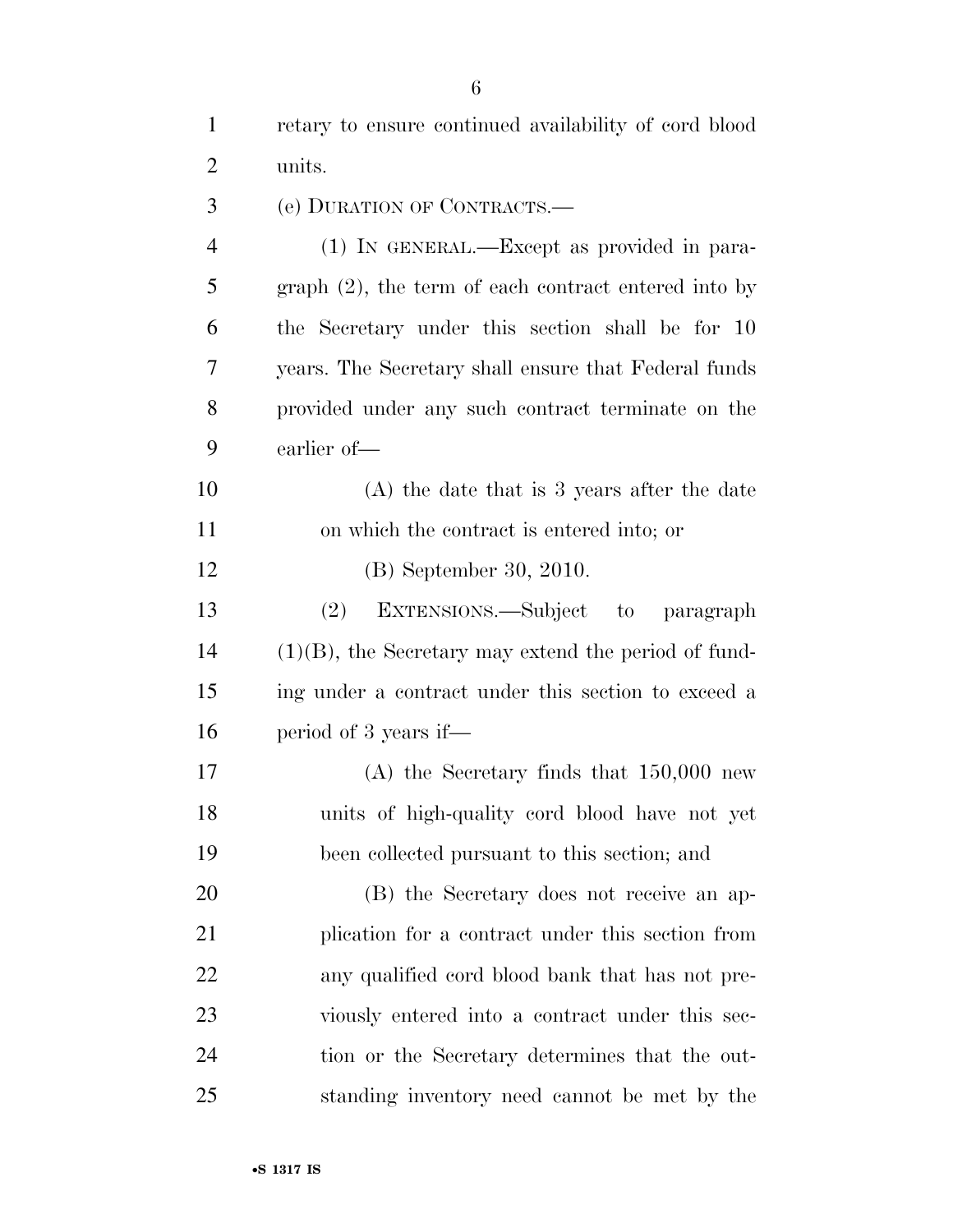| $\mathbf{1}$   | one or more qualified cord blood banks that           |
|----------------|-------------------------------------------------------|
| $\mathfrak{2}$ | have submitted an application for a contract          |
| 3              | under this section.                                   |
| $\overline{4}$ | (3) PREFERENCE.—In considering contract ex-           |
| 5              | tensions under paragraph (2), the Secretary shall     |
| 6              | give preference to qualified cord blood banks that    |
| 7              | the Secretary determines have demonstrated a supe-    |
| 8              | rior ability to satisfy the requirements described in |
| 9              | subsection (b) and to achieve the overall goals for   |
| 10             | which the contract was awarded.                       |
| 11             | (f) REGULATIONS.—The Secretary may promulgate         |
| 12             | regulations to carry out this section.                |
| 13             | $(g)$ DEFINITIONS.—In this section:                   |
| 14             | (1) The term "Bone Marrow and Cord Blood"             |
| 15             | Cell Transplantation Program" means the Bone          |
| 16             | Marrow and Cord Blood Cell Transplantation Pro-       |
| 17             | gram under section 379 of the Public Health Service   |
| 18             | Act, as amended by this Act.                          |
| 19             | (2) The term "cord blood donor" means a               |
| 20             | mother who has delivered a baby and consents to do-   |
| 21             | nate the neonatal blood remaining in the placenta     |
| 22             | and umbilical cord after separation from the new-     |
| 23             | born baby.                                            |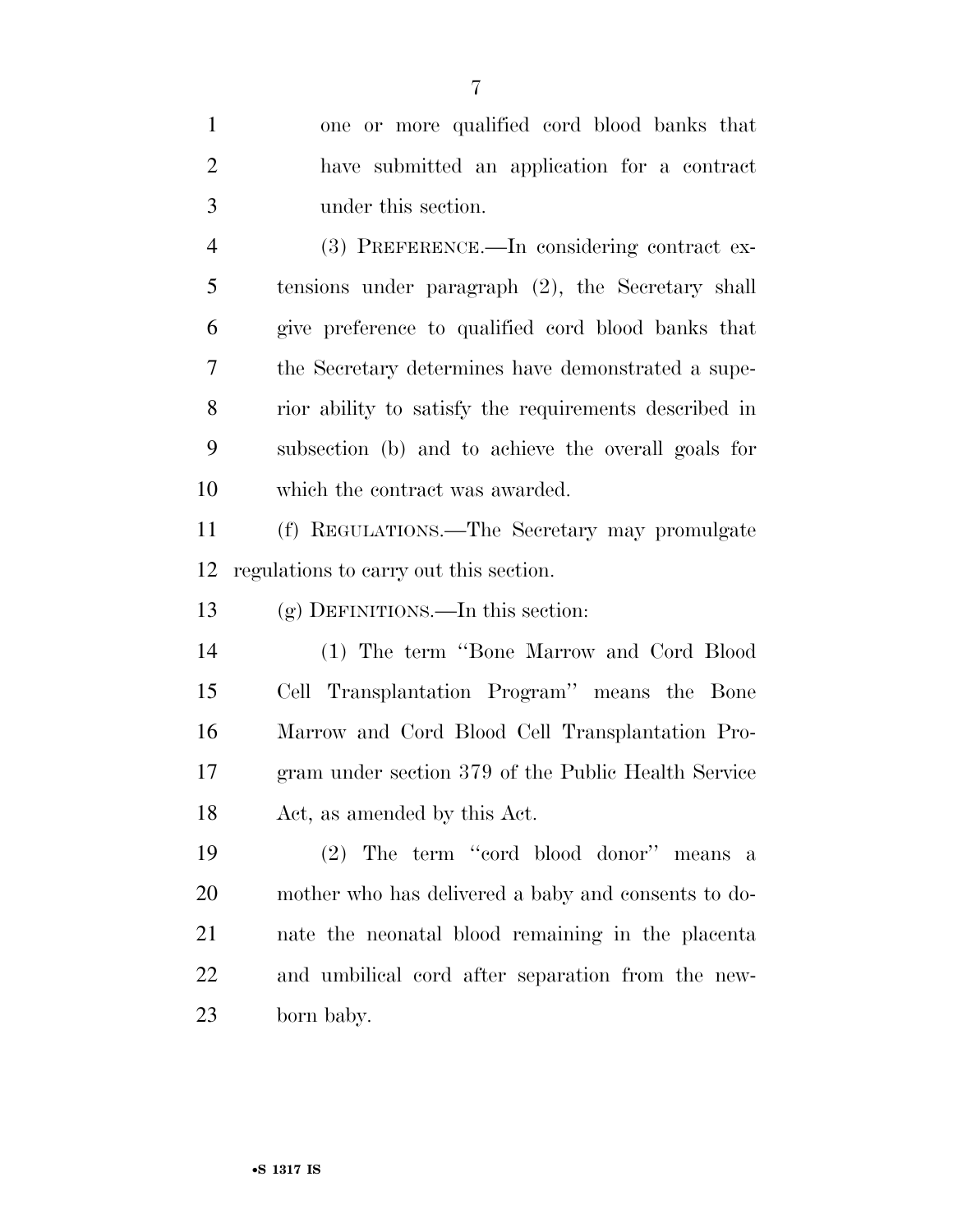(3) The term ''cord blood unit'' means the neo- natal blood collected from the placenta and umbilical cord of a single newborn baby. (4) The term ''first-degree relative'' means a sibling or parent who is one meiosis away from a particular individual in a family. (5) The term ''qualified cord blood bank'' has 8 the meaning given to that term in section  $379(c)(4)$  of the Public Health Service Act, as amended by this Act. (6) The term ''Secretary'' means the Secretary of Health and Human Services. (h) AUTHORIZATION OF APPROPRIATIONS.— (1) EXISTING FUNDS.—Any amounts appro- priated to the Secretary for fiscal year 2004 or 2005 for the purpose of assisting in the collection or maintenance of cord blood shall remain available to 18 the Secretary until the end of fiscal year 2007. (2) SUBSEQUENT FISCAL YEARS.—There are authorized to be appropriated to the Secretary \$15,000,000 for each of fiscal years 2007, 2008, 22 2009, and 2010 to carry out this section. 23 (3) LIMITATION.—Not to exceed 5 percent of the amount appropriated under this section in each of fiscal years 2007 through 2009 may be used to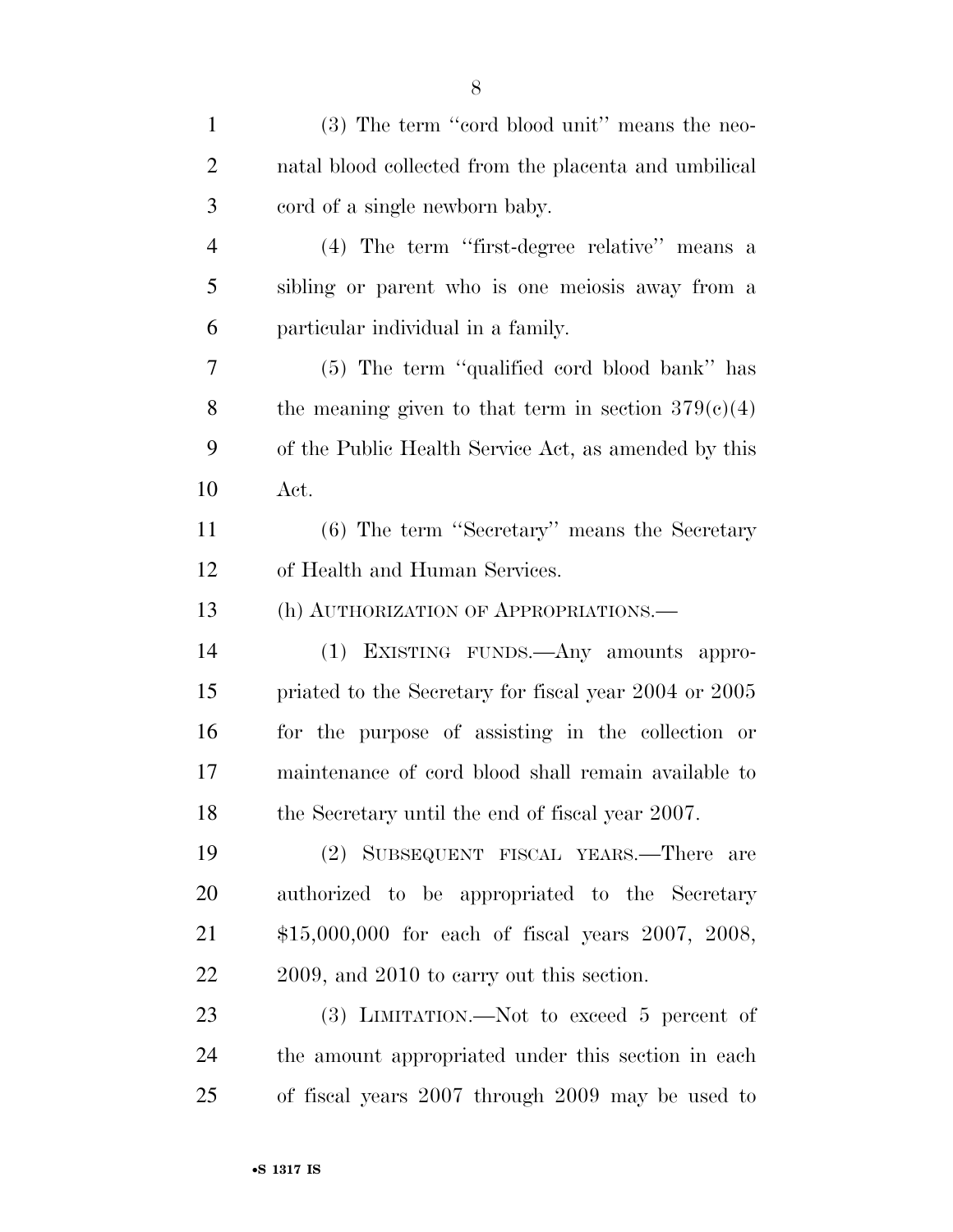carry out the demonstration project under sub-section (c).

### **SEC. 3. BONE MARROW AND CORD BLOOD CELL TRANS-PLANTATION PROGRAM.**

 (a) NATIONAL PROGRAM.—Section 379 of the Public Health Service Act (42 U.S.C. 274k) is amended to read as follows:

#### **''SEC. 379. NATIONAL PROGRAM.**

 ''(a) ESTABLISHMENT.—The Secretary, acting through the Administrator of the Health Resources and Services Administration, shall by one or more contracts establish and maintain a Bone Marrow and Cord Blood Cell Transplantation Program (referred to in this section as the 'Program') that has the purpose of increasing the number of transplants for recipients suitably matched to biologically unrelated donors of bone marrow and cord blood, and that meets the requirements of this section. The Secretary may award a separate contract to perform each of the major functions of the Program described in paragraphs (1) and (2) of subsection (c) if deemed nec- essary by the Secretary to operate an effective and effi- cient system that is in the best interest of patients. The Secretary shall conduct a separate competition for the ini- tial establishment of the cord blood functions of the Pro-gram. The Program shall be under the general supervision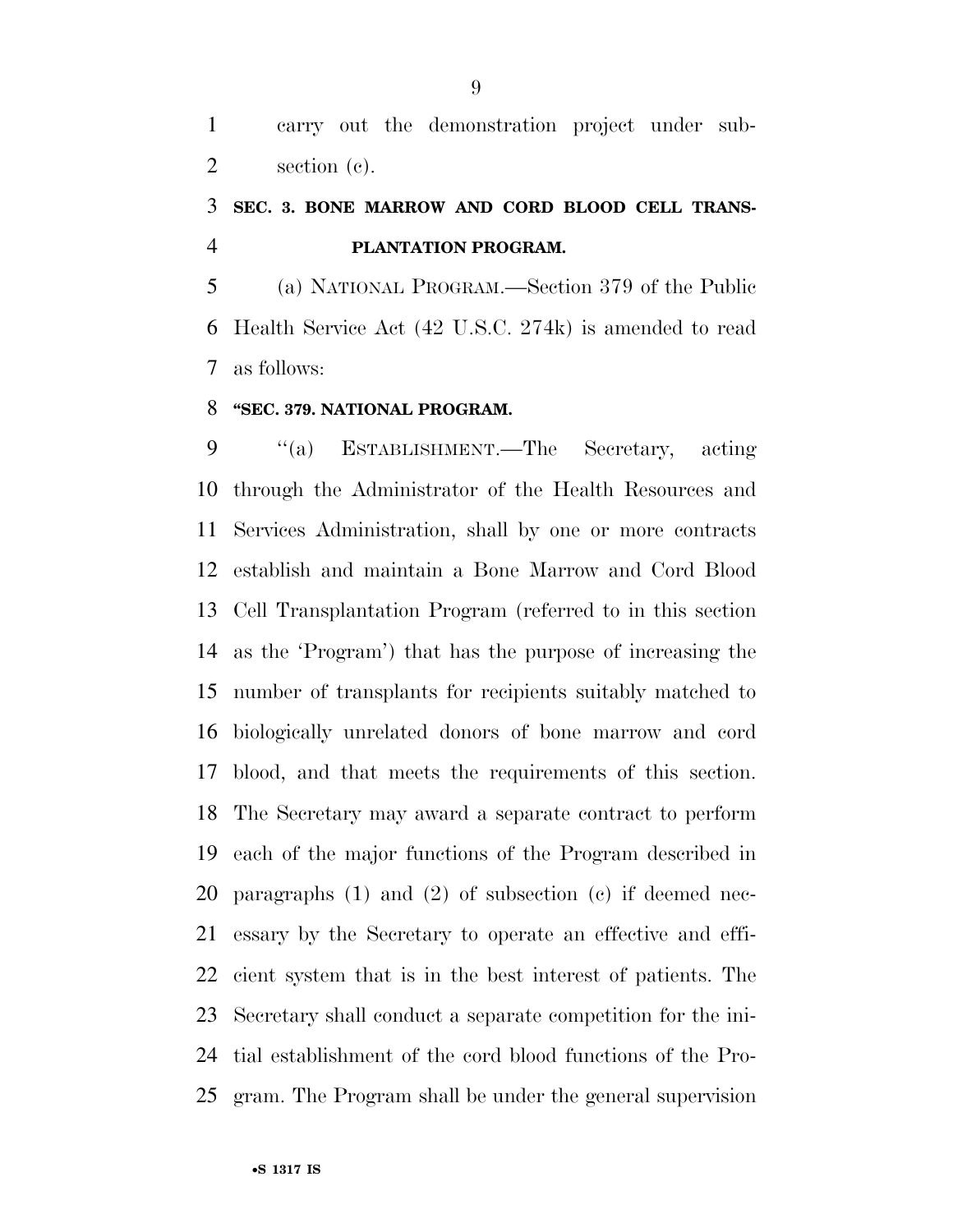of the Secretary. The Secretary shall establish an Advisory Council to advise, assist, consult with, and make rec- ommendations to the Secretary on matters related to the activities carried out by the Program. The members of the Advisory Council shall be appointed in accordance with the following:

7 "(1) Each member of the Advisory Council shall serve for a term of 2 years, and each such member may serve as many as 3 consecutive 2-year terms, except that

 $\langle (A) \rangle$  such limitations shall not apply to the Chair of the Advisory Council (or the Chair- elect) or to the member of the Advisory Council who most recently served as the Chair; and

15 "(B) 1 additional consecutive 2-year term may be served by any member of the Advisory Council who has no employment, governance, or financial affiliation with any donor center, re- cruitment organization, transplant center, or 20 cord blood bank.

21 ''(2) A member of the Advisory Council may continue to serve after the expiration of the term of such member until a successor is appointed.

24 ''(3) In order to ensure the continuity of the Advisory Council, the Advisory Council shall be ap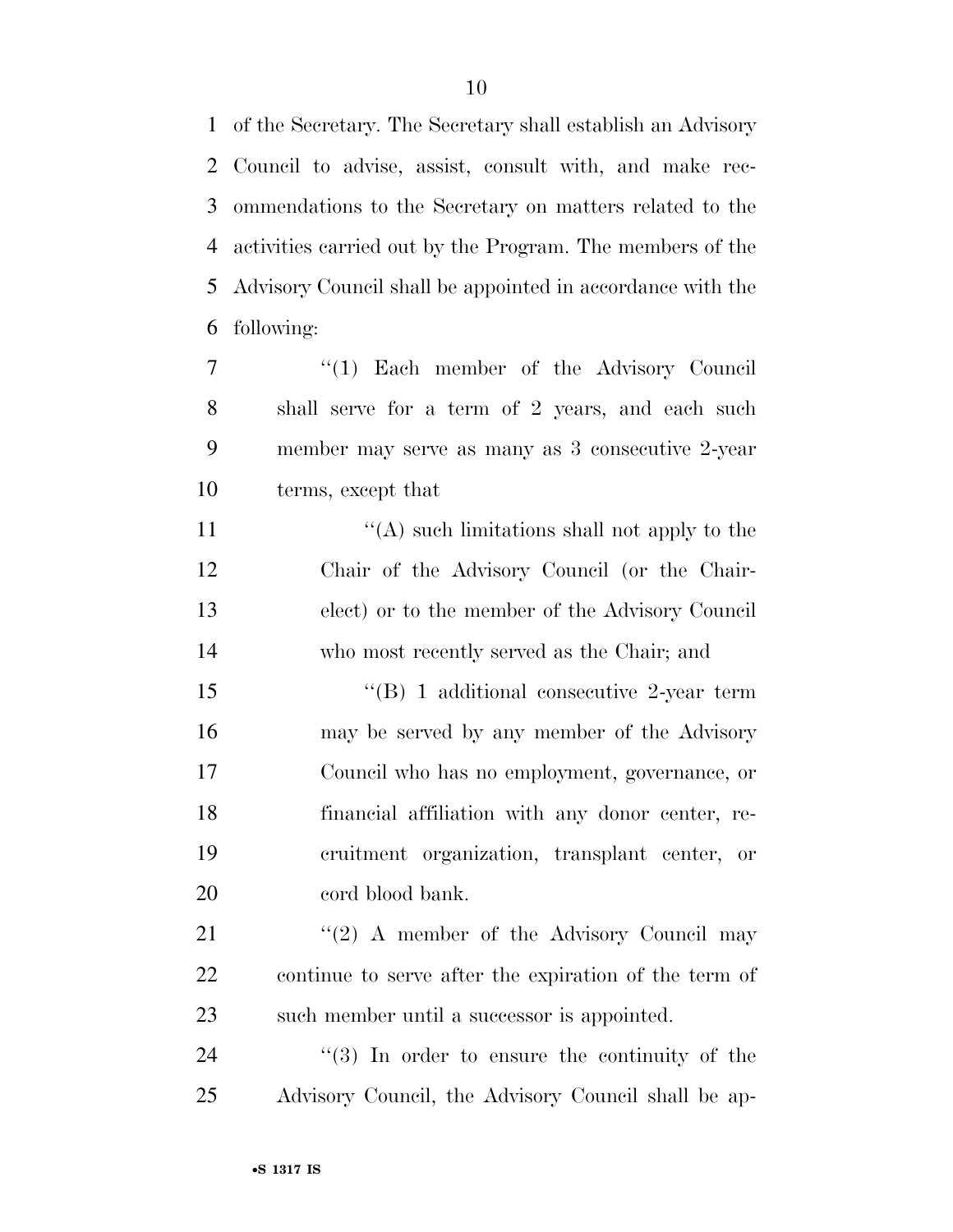pointed so that each year the terms of approximately one-third of the members of the Advisory Council ex-pire.

4 ''(4) The membership of the Advisory Council— ''(A) shall include as voting members a balanced number of representatives including representatives of marrow donor centers and marrow transplant centers, representatives of cord blood banks and participating birthing hospitals, recipients of a bone marrow trans- plant, recipients of a cord blood transplant, per- sons who require such transplants, family mem- bers of such a recipient or family members of a patient who has requested the assistance of the Program in searching for an unrelated donor of bone marrow or cord blood, persons with expertise in bone marrow and cord blood transplantation, persons with expertise in typ- ing, matching, and transplant outcome data analysis, persons with expertise in the social sciences, basic scientists with expertise in the biology of adult stem cells, and members of the general public; and

24 "(B) shall include as nonvoting members representatives from the Department of De-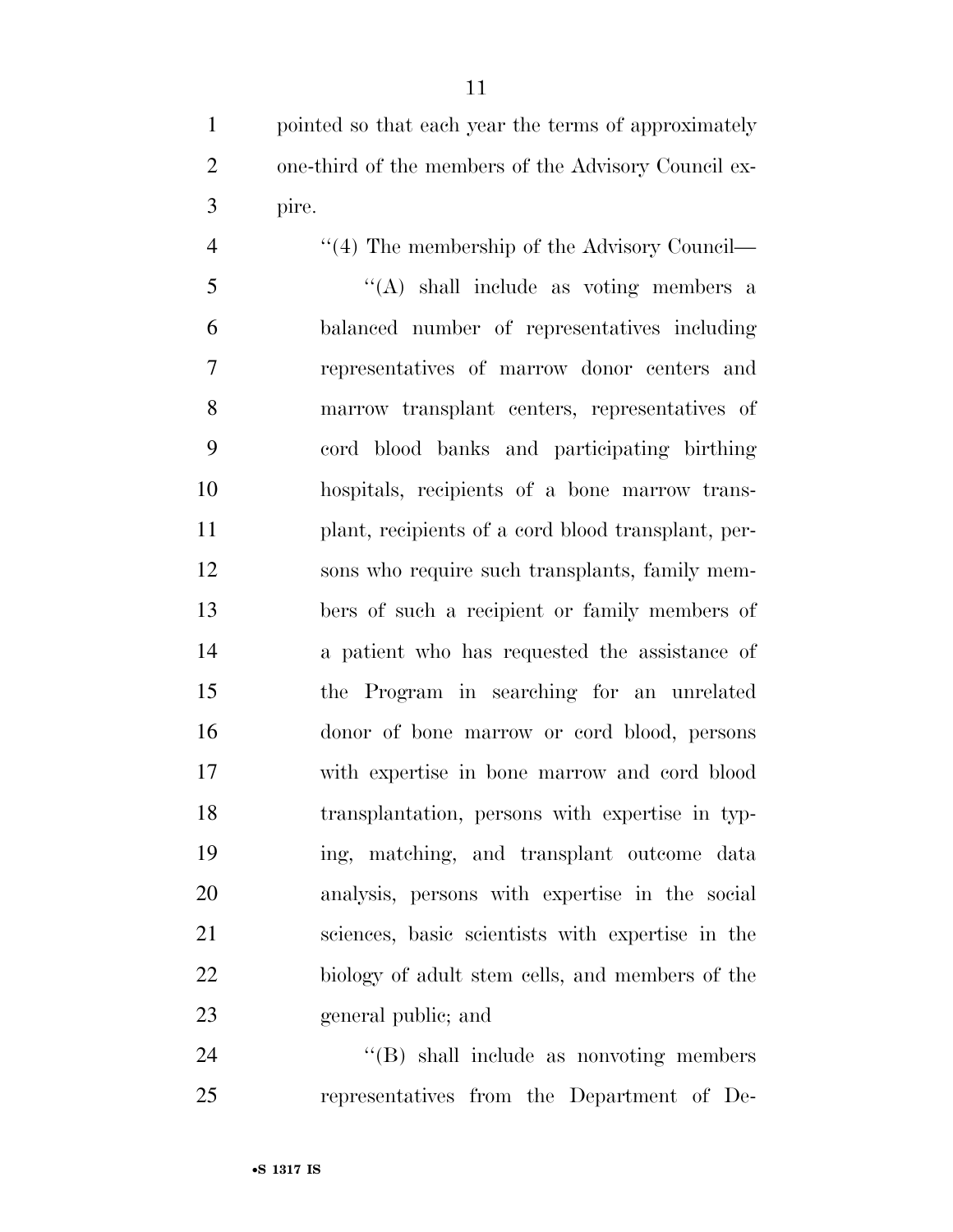| $\mathbf{1}$   | fense Marrow Donor Recruitment and Research                   |
|----------------|---------------------------------------------------------------|
| $\overline{2}$ | Program operated by the Department of the                     |
| 3              | Navy, the Division of Transplantation of the                  |
| $\overline{4}$ | Health Resources and Services Administration,                 |
| 5              | the Food and Drug Administration, and the                     |
| 6              | National Institutes of Health.                                |
| 7              | "(5) Members of the Advisory Council shall be                 |
| 8              | chosen so as to ensure objectivity and balance and            |
| 9              | reduce the potential for conflicts of interest. The           |
| 10             | Secretary shall establish bylaws and procedures—              |
| 11             | "(A) to prohibit any member of the Advi-                      |
| 12             | sory Council who has an employment, govern-                   |
| 13             | ance, or financial affiliation with a donor cen-              |
| 14             | ter, recruitment organization, transplant center,             |
| 15             | or cord blood bank from participating in any                  |
| 16             | decision that materially affects the center, re-              |
| 17             | cruitment organization, transplant center, or                 |
| 18             | eord blood bank; and                                          |
| 19             | $\lq\lq (B)$ to limit the number of members of                |
| 20             | the Advisory Council with any such affiliation.               |
| 21             | $\cdot\cdot\cdot$ (6) The Secretary, acting through the Advi- |
| 22             | sory Council, shall submit to the Congress—                   |
| 23             | $\lq\lq$ and annual report on the activities car-             |
| 24             | ried out under this section; and                              |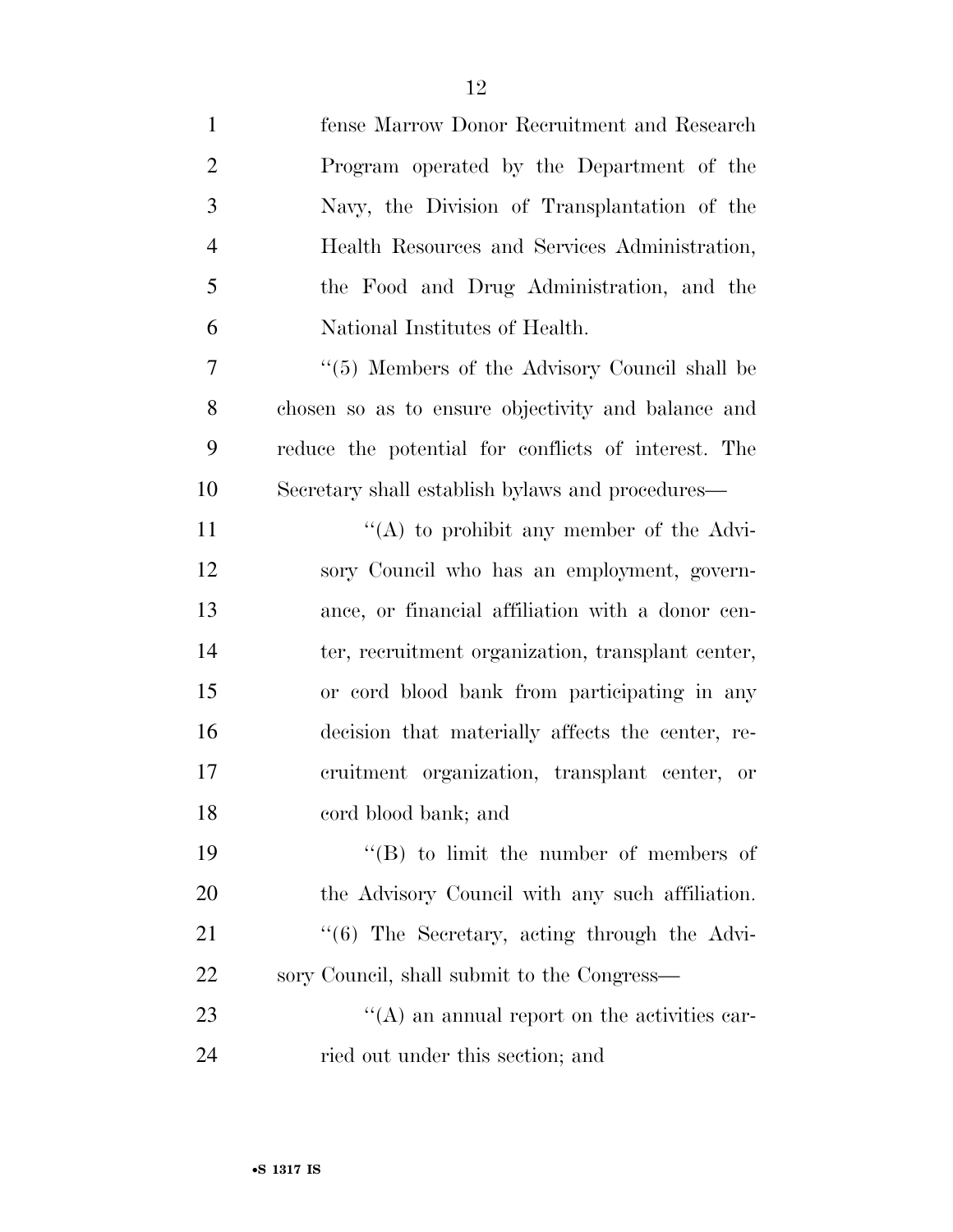| $\mathbf{1}$   | $\lq\lq$ (B) not later than 6 months after the              |
|----------------|-------------------------------------------------------------|
| $\overline{2}$ | date of the enactment of the Bone Marrow and                |
| 3              | Cord Blood Therapy and Research Act of 2005,                |
| $\overline{4}$ | a report of recommendations on the scientific               |
| 5              | factors necessary to define a cord blood unit as            |
| 6              | a high-quality unit.                                        |
| 7              | "(b) ACCREDITATION.—The Secretary shall, through            |
| 8              | a public process, recognize one or more accreditation enti- |
| 9              | ties for the accreditation of cord blood banks.             |
| 10             | $``(e)$ FUNCTIONS.—                                         |
| 11             | " $(1)$ BONE MARROW FUNCTIONS.—With respect                 |
| 12             | to bone marrow, the Program shall—                          |
| 13             | "(A) operate a system for listing, search-                  |
| 14             | ing, and facilitating the distribution of bone              |
| 15             | marrow that is suitably matched to candidate                |
| 16             | patients;                                                   |
| 17             | "(B) consistent with paragraph $(3)$ , permit               |
| 18             | transplant physicians, other appropriate health             |
| 19             | care professionals, and patients to search by               |
| 20             | means of electronic access all available bone               |
| 21             | marrow donors listed in the Program;                        |
| 22             | $\lq\lq$ (C) carry out a program for the recruit-           |
| 23             | ment of bone marrow donors in accordance with               |
| 24             | subsection (d), including with respect to in-               |
| 25             | creasing the representation of racial and ethnic            |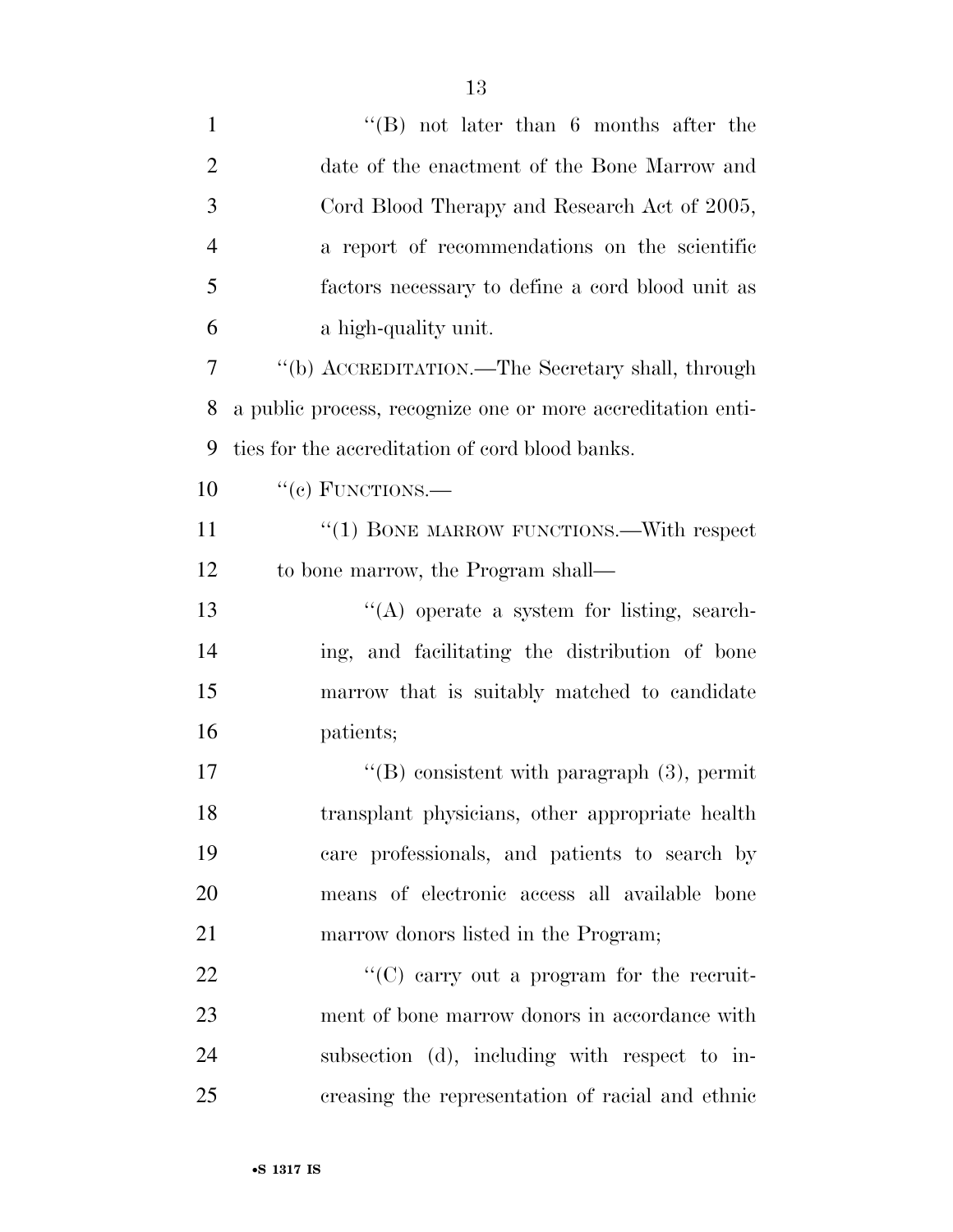| $\mathbf{1}$   | minority groups (including persons of mixed an-      |
|----------------|------------------------------------------------------|
| $\overline{2}$ | cestry) in the enrollment of the Program;            |
| 3              | "(D) maintain and expand medical contin-             |
| $\overline{4}$ | gency response capabilities, in coordination with    |
| 5              | Federal programs, to prepare for and respond         |
| 6              | effectively to biological, chemical, or radiological |
| 7              | attacks, and other public health emergencies         |
| 8              | that can damage marrow, so that the capability       |
| 9              | of supporting patients with marrow damage            |
| 10             | from disease can be used to support casualties       |
| 11             | with marrow damage;                                  |
| 12             | "(E) carry out informational and edu-                |
| 13             | cational activities in accordance with subsection    |
| 14             | (d);                                                 |
| 15             | $\lq\lq(F)$ at least annually update information     |
| 16             | to account for changes in the status of individ-     |
| 17             | uals as potential donors of bone marrow;             |
| 18             | $\lq\lq(G)$ provide for a system of patient advo-    |
| 19             | cacy through the office established under sub-       |
| 20             | section $(g)$ ;                                      |
| 21             | $\lq\lq(H)$ provide case management services for     |
| <u>22</u>      | any potential donor of bone marrow to whom           |
| 23             | the Program has provided a notice that the po-       |
| 24             | tential donor may be suitably matched to a par-      |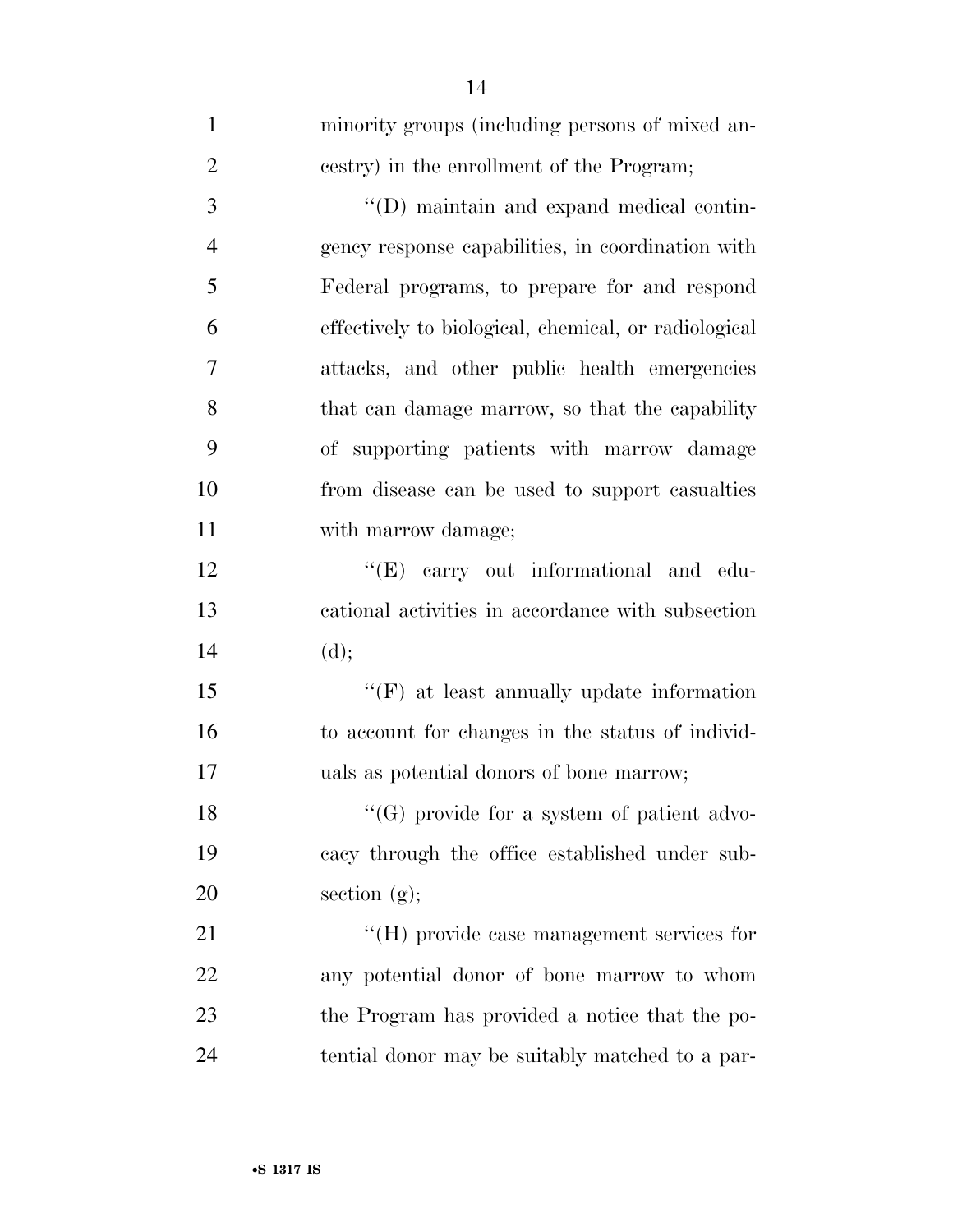ticular patient through the office established 2 under subsection (g);

 ''(I) with respect to searches for unrelated donors of bone marrow that are conducted 5 through the system under subparagraph  $(A)$ , collect, analyze, and publish data in a standard- ized electronic format on the number and per- centage of patients at each of the various stages of the search process, including data regarding the furthest stage reached, the number and per- centage of patients who are unable to complete the search process, and the reasons underlying such circumstances;

 ''(J) support studies and demonstration and outreach projects for the purpose of in- creasing the number of individuals who are will- ing to be marrow donors to ensure a genetically diverse donor pool; and

 $\langle K \rangle$  facilitate and support research to im- prove the availability, efficiency, safety, and cost of transplants from unrelated donors and 22 the effectiveness of Program operations.

23 "(2) CORD BLOOD FUNCTIONS.—With respect to cord blood, the Program shall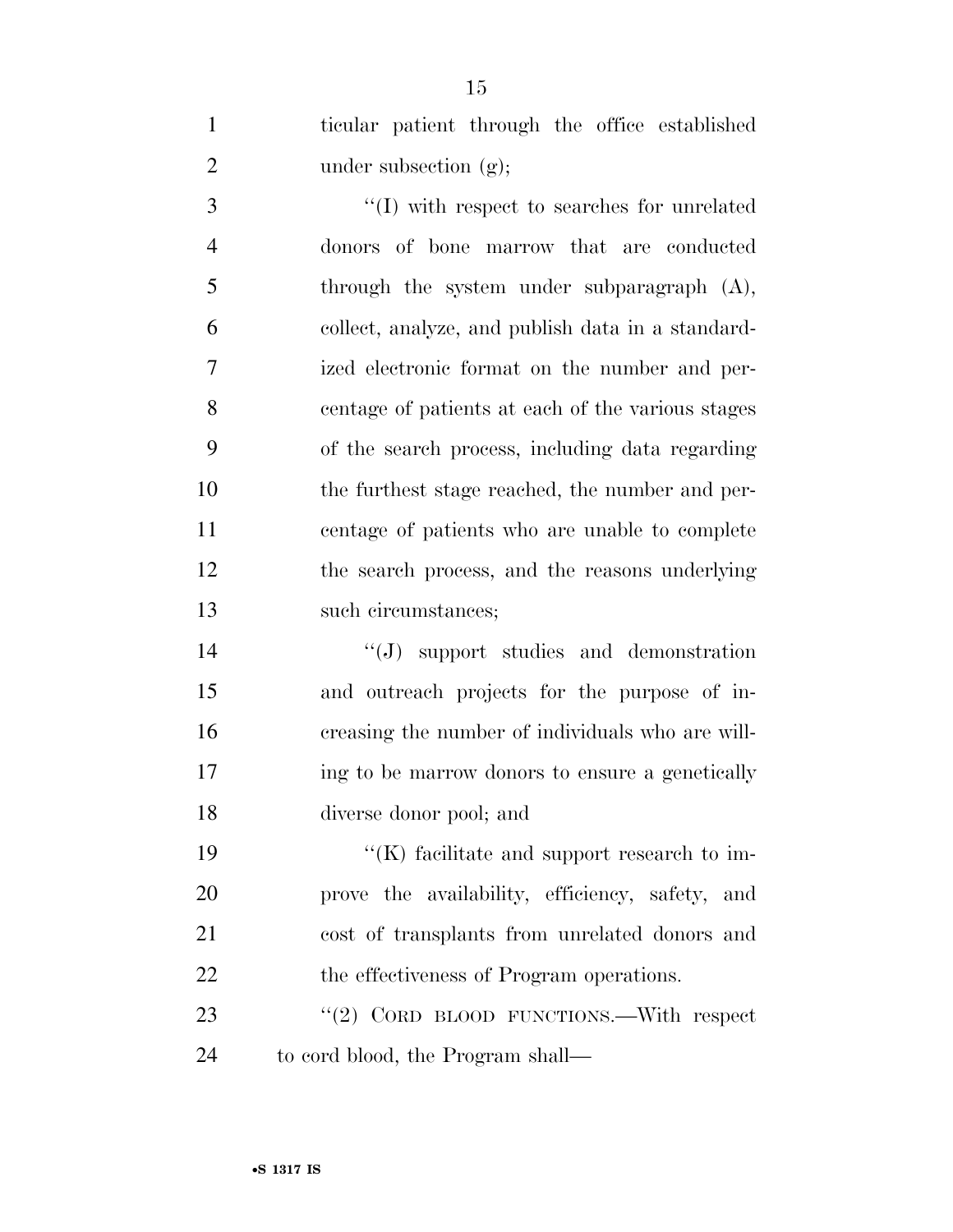1 ''(A) operate a system for listing, search- ing, and facilitating the distribution of donated cord blood units that are suitably matched to candidate patients and meet all applicable Fed- eral and State regulations (including informed consent and Food and Drug Administration regulations) from a qualified cord blood bank; 8 "'(B) consistent with paragraph (3), allow

 transplant physicians, other appropriate health care professionals, and patients to search by means of electronic access all available cord blood units made available through the Pro-gram;

14 ''(C) allow transplant physicians and other appropriate health care professionals to reserve, as defined by the Secretary, a cord blood unit for transplantation;

18 "(D) support studies and demonstration and outreach projects for the purpose of in- creasing cord blood donation to ensure a geneti-21 cally diverse collection of cord blood units;

22 "'(E) provide for a system of patient advo- cacy through the office established under sub-24 section  $(g)$ ;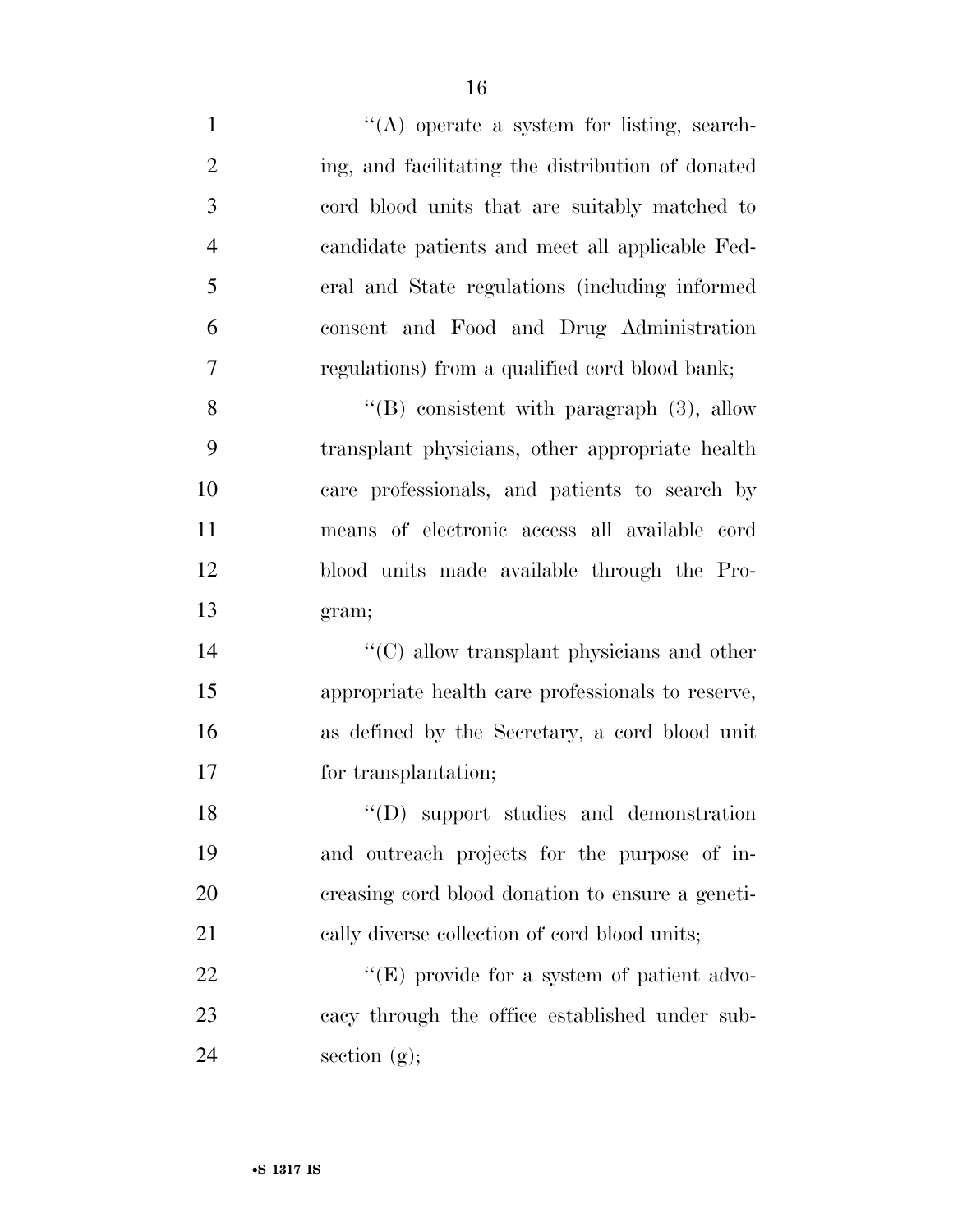$\langle 'F \rangle$  coordinate with the qualified cord blood banks to carry out informational and edu- cational activities in accordance with subsection 4  $(f);$ 

 ''(G) maintain and expand medical contin- gency response capabilities, in coordination with Federal programs, to prepare for and respond effectively to biological, chemical, or radiological attacks, and other public health emergencies that can damage marrow, so that the capability of supporting patients with marrow damage from disease can be used to support casualties with marrow damage; and

 $\langle H \rangle$  with respect to the system under sub- paragraph (A), collect, analyze, and publish data in a standardized electronic format, as re- quired by the Secretary, on the number and percentage of patients at each of the various stages of the search process, including data re- garding the furthest stage reached, the number and percentage of patients who are unable to complete the search process, and the reasons underlying such circumstances.

24 "(3) SINGLE POINT OF ACCESS; SUBMISSION OF DATA.—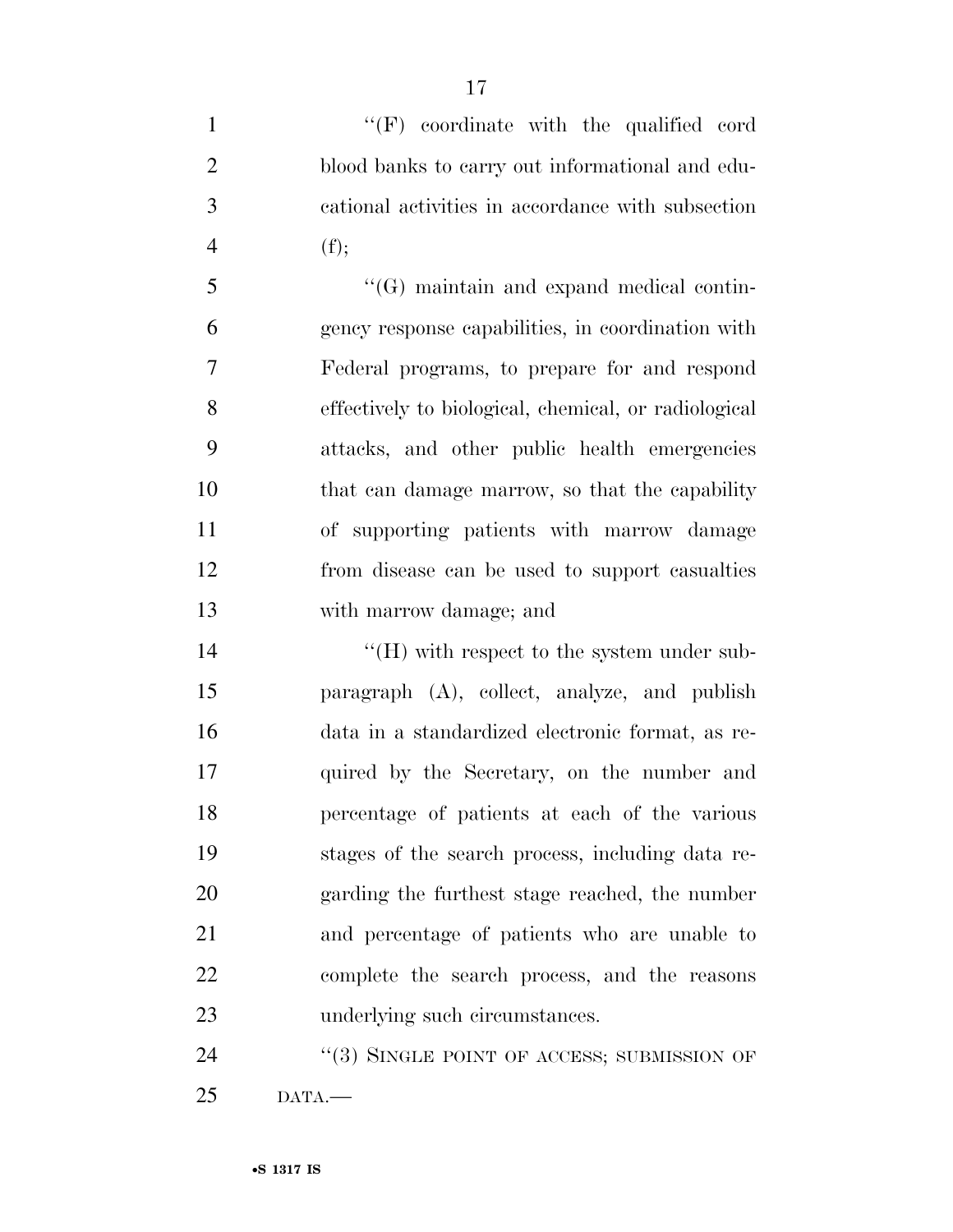1 "(A) SINGLE POINT OF ACCESS.—The Sec- retary shall ensure that health care profes- sionals and patients are able to, at a minimum, locate, consistent with the functions described 5 in paragraphs  $(1)(A)$  and  $(2)(A)$ , cells from bone marrow donors and cord blood units through a single electronic point of access.

 ''(B) STANDARD DATA.—The Secretary shall require all recipients of contracts under this section to make available a standard dataset for purposes of subparagraph (A) in a standardized electronic format the enables transplant physicians to compare among and between bone marrow donors and cord blood units to ensure the best possible match for the patient.

17 ''(4) DEFINITION.—The term 'qualified cord blood bank' means a cord blood bank that—

 ''(A) has obtained all applicable Federal and State licenses, certifications, registrations (including pursuant to the regulations of the Food and Drug Administration), and other au- thorizations required to operate and maintain a 24 cord blood bank;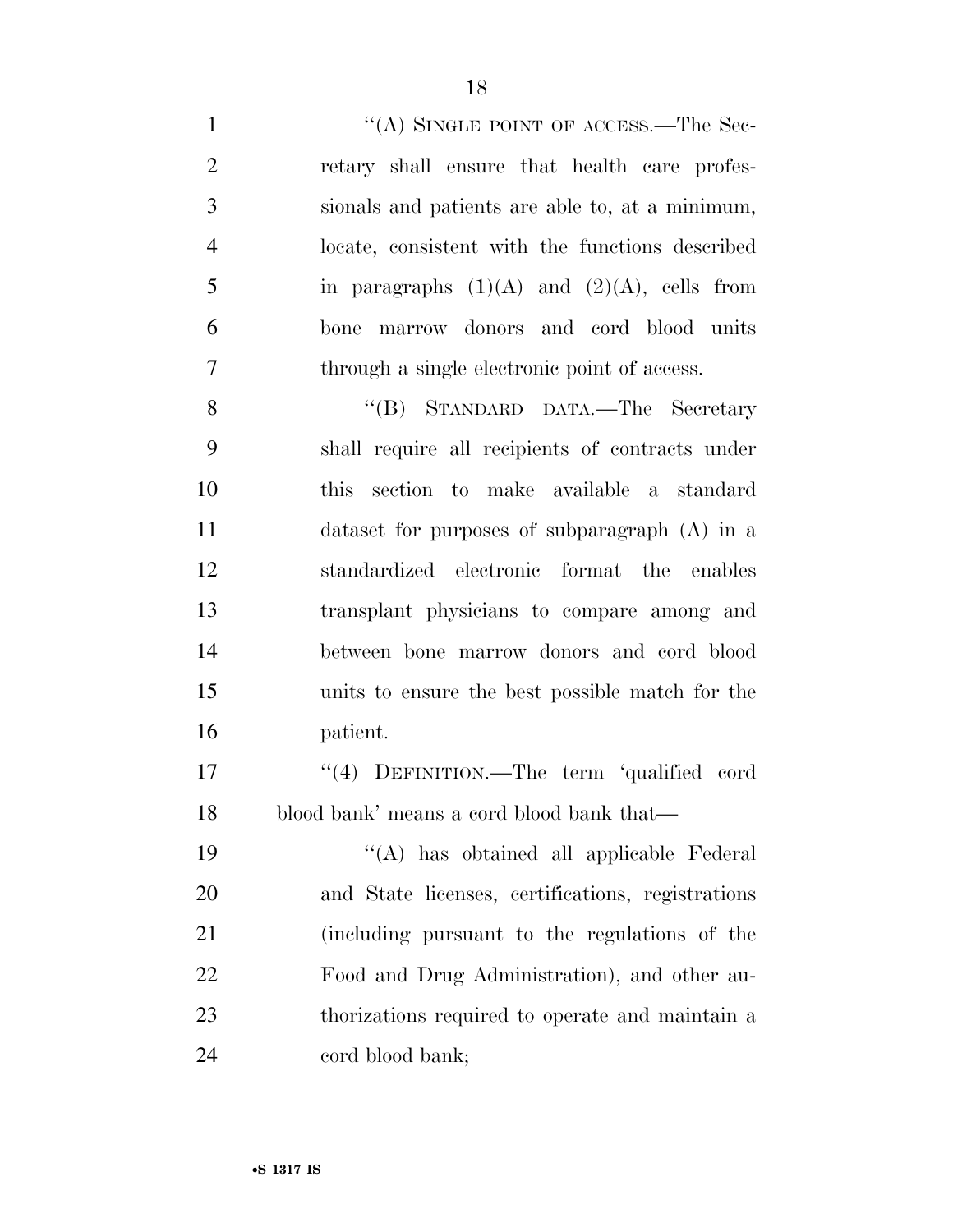| $\mathbf{1}$   | "(B) has implemented donor screening,                  |
|----------------|--------------------------------------------------------|
| $\overline{2}$ | cord blood collection practices, and processing        |
| 3              | methods intended to protect the health and             |
| $\overline{4}$ | safety of donors and transplant recipients to          |
| 5              | improve transplant outcomes, including with re-        |
| 6              | spect to the transmission of potentially harmful       |
| 7              | infections and other diseases;                         |
| 8              | $\lq\lq$ (C) is accredited by an accreditation enti-   |
| 9              | ty recognized by the Secretary under subsection        |
| 10             | (b);                                                   |
| 11             | $\lq\lq$ (D) has established a system of strict        |
| 12             | confidentiality to protect the identity and pri-       |
| 13             | vacy of patients and donors in accordance with         |
| 14             | existing Federal and State law;                        |
| 15             | "(E) has established a system for encour-              |
| 16             | aging donation by a genetically diverse group of       |
| 17             | donors; and                                            |
| 18             | $\lq\lq(F)$ has established a system to confiden-      |
| 19             | tially maintain linkage between a cord blood           |
| 20             | unit and a maternal donor.                             |
| 21             | "(d) BONE MARROW RECRUITMENT; PRIORITIES; IN-          |
| 22             | FORMATION AND EDUCATION.-                              |
| 23             | RECRUITMENT; PRIORITIES.—The<br>``(1)<br>$Pro-$        |
| 24             | gram shall carry out activities for the recruitment of |
| 25             | marrow donors. Such recruitment program<br>bone        |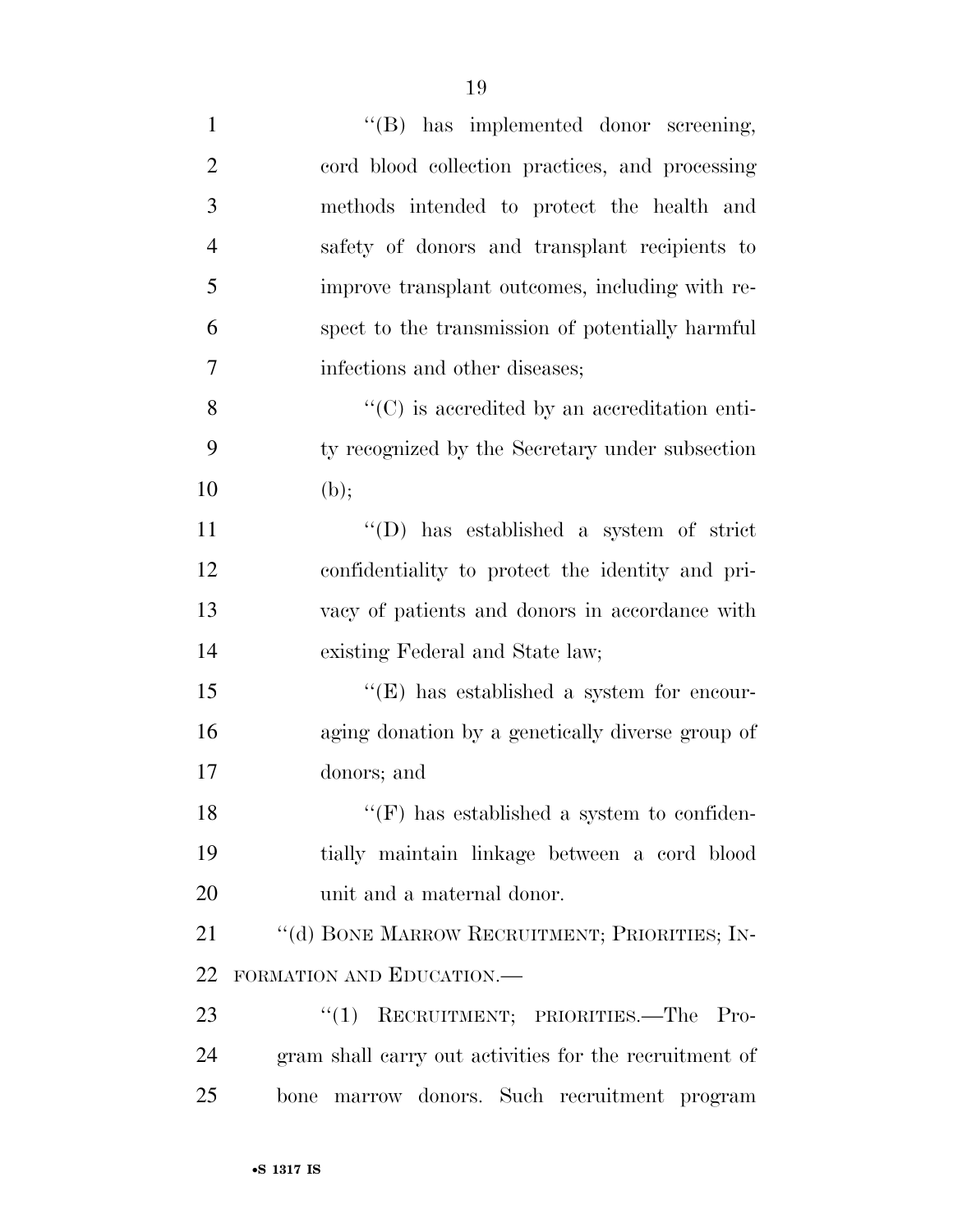shall identify populations that are underrepresented among potential donors enrolled with the Program. In the case of populations that are identified under the preceding sentence:

 ''(A) The Program shall give priority to carrying out activities under this part to in- crease representation for such populations in order to enable a member of such a population, to the extent practicable, to have a probability of finding a suitable unrelated donor that is comparable to the probability that an individual who is not a member of an underrepresented population would have.

 ''(B) The Program shall consider racial and ethnic minority groups (including persons of mixed ancestry) to be populations that have been identified for purposes of this paragraph, and shall carry out subparagraph (A) with re-spect to such populations.

20 "(2) INFORMATION AND EDUCATION REGARD-21 ING RECRUITMENT; TESTING AND ENROLLMENT.

22 "'(A) In GENERAL.—The Program shall carry out informational and educational activi- ties, in coordination with organ donation public awareness campaigns operated through the De-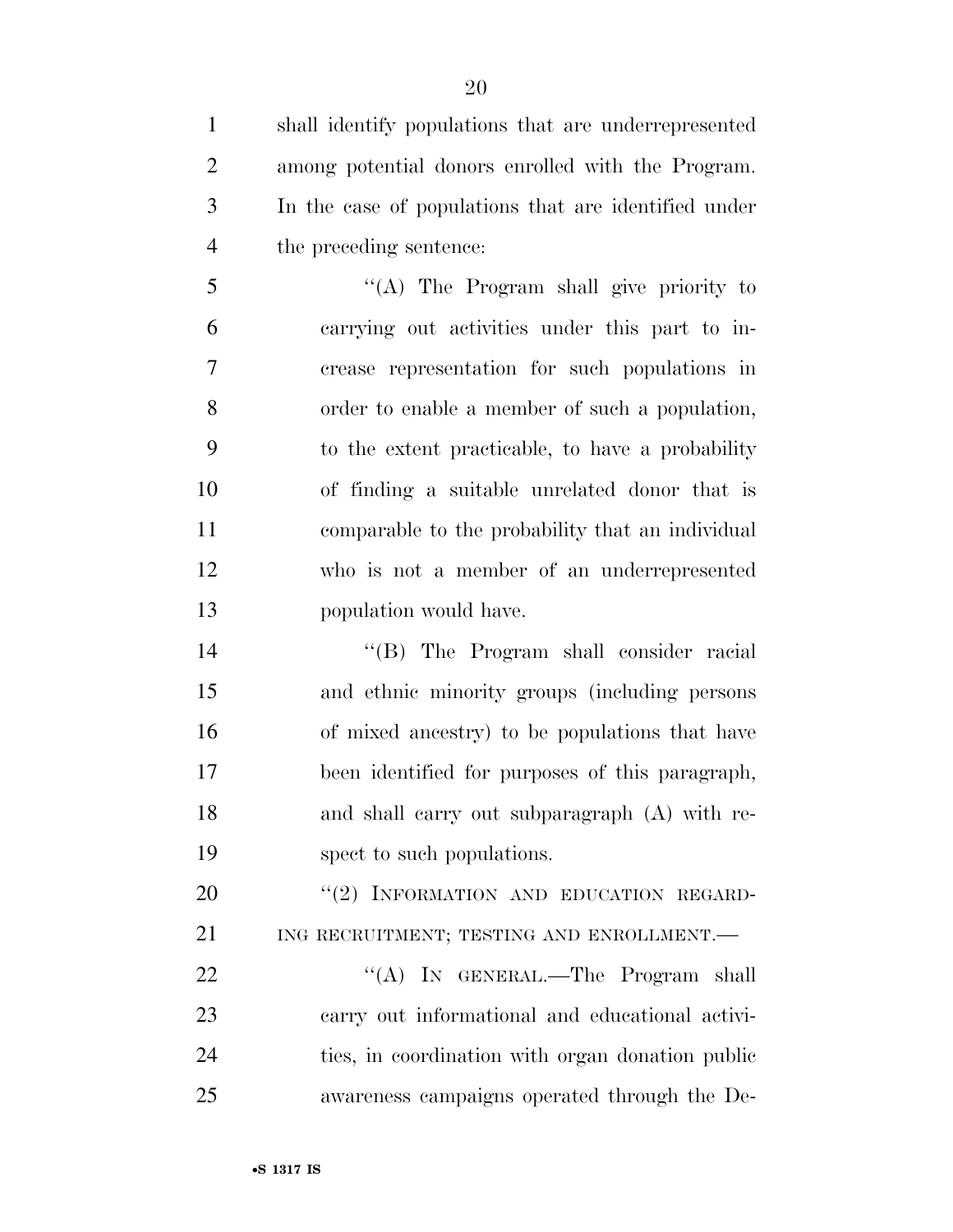| $\mathbf{1}$   | partment of Health and Human Services, for         |
|----------------|----------------------------------------------------|
| $\overline{2}$ | purposes of recruiting individuals to serve as     |
| 3              | donors of bone marrow, and shall test and en-      |
| $\overline{4}$ | roll with the Program potential bone marrow        |
| 5              | donors. Such information and educational ac-       |
| 6              | tivities shall include the following:              |
| 7              | "(i) Making information available to               |
| 8              | the general public, including information          |
| 9              | describing the needs of patients with re-          |
| 10             | spect to donors of bone marrow.                    |
| 11             | "(ii) Educating and providing infor-               |
| 12             | mation to individuals who are willing to           |
| 13             | serve as potential bone marrow donors.             |
| 14             | "(iii) Training individuals in request-            |
| 15             | ing individuals to serve as potential bone         |
| 16             | marrow donors.                                     |
| 17             | "(B) PRIORITIES.—In carrying out infor-            |
| 18             | mational and educational activities under sub-     |
| 19             | paragraph (A), the Program shall give priority     |
| 20             | to recruiting individuals to serve as donors of    |
| 21             | bone marrow for populations that are identified    |
| $22\,$         | under paragraph $(1)$ .                            |
| 23             | "(3) TRANSPLANTATION AS TREATMENT OP-              |
| 24             | TION.—In addition to activities regarding recruit- |
| 25             | ment, the recruitment program under paragraph (1)  |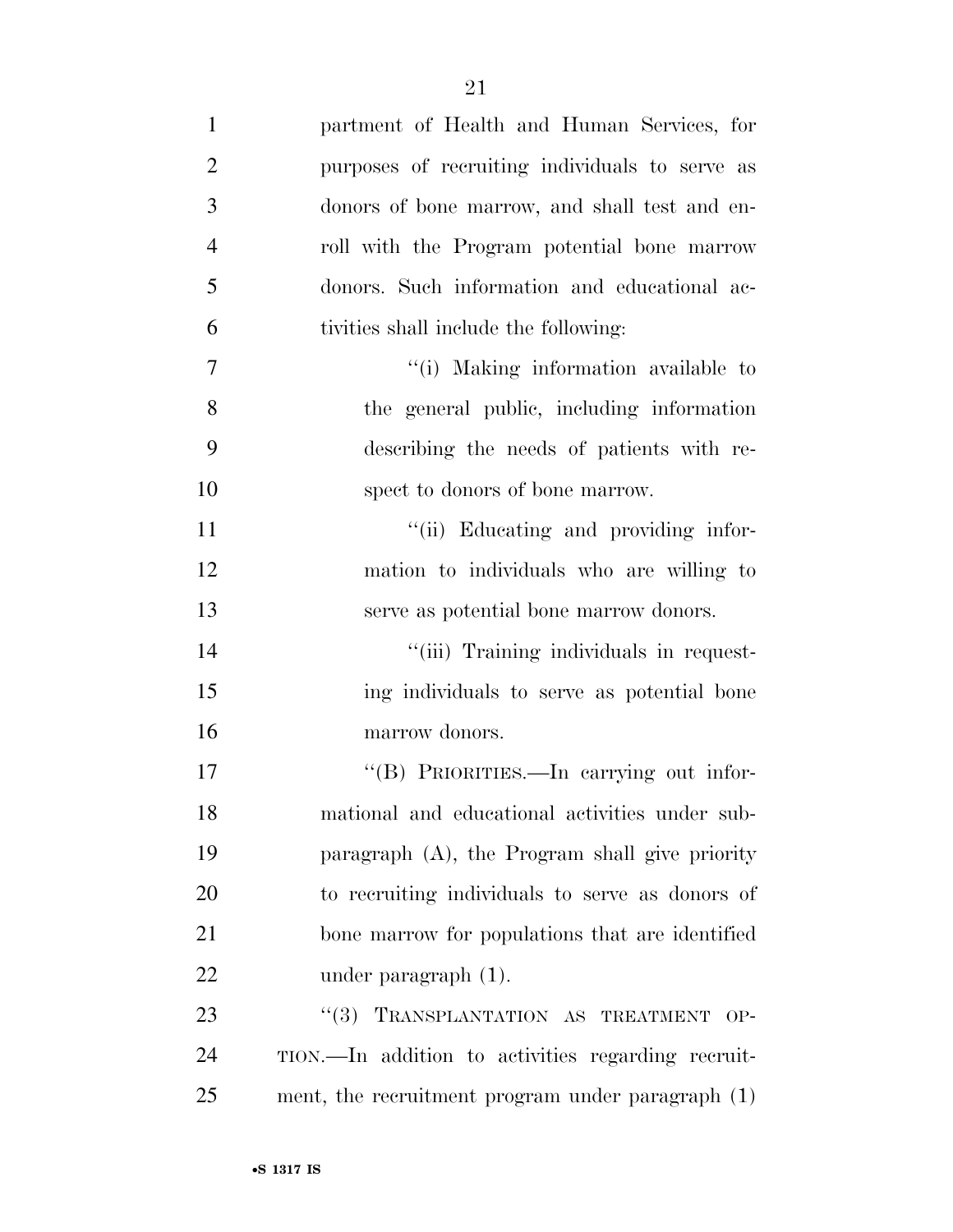shall provide information to physicians, other health care professionals, and the public regarding bone marrow transplants from unrelated donors as a treatment option.

5 "(4) IMPLEMENTATION OF SUBSECTION.—The requirements of this subsection shall be carried out by the entity that has been awarded a contract by the Secretary under subsection (a) to carry out the 9 functions described in subsection  $(c)(1)$ .

 ''(e) BONE MARROW CRITERIA, STANDARDS, AND PROCEDURES.—The Secretary shall enforce, for partici- pating entities, including the Program, individual marrow donor centers, marrow donor registries, marrow collection centers, and marrow transplant centers—

15 ''(1) quality standards and standards for tissue typing, obtaining the informed consent of donors, and providing patient advocacy;

18 ''(2) donor selection criteria, based on estab- lished medical criteria, to protect both the donor and the recipient and to prevent the transmission of po- tentially harmful infectious diseases such as the vi- ruses that cause hepatitis and the etiologic agent for Acquired Immune Deficiency Syndrome;

24  $(3)$  procedures to ensure the proper collection and transportation of the marrow;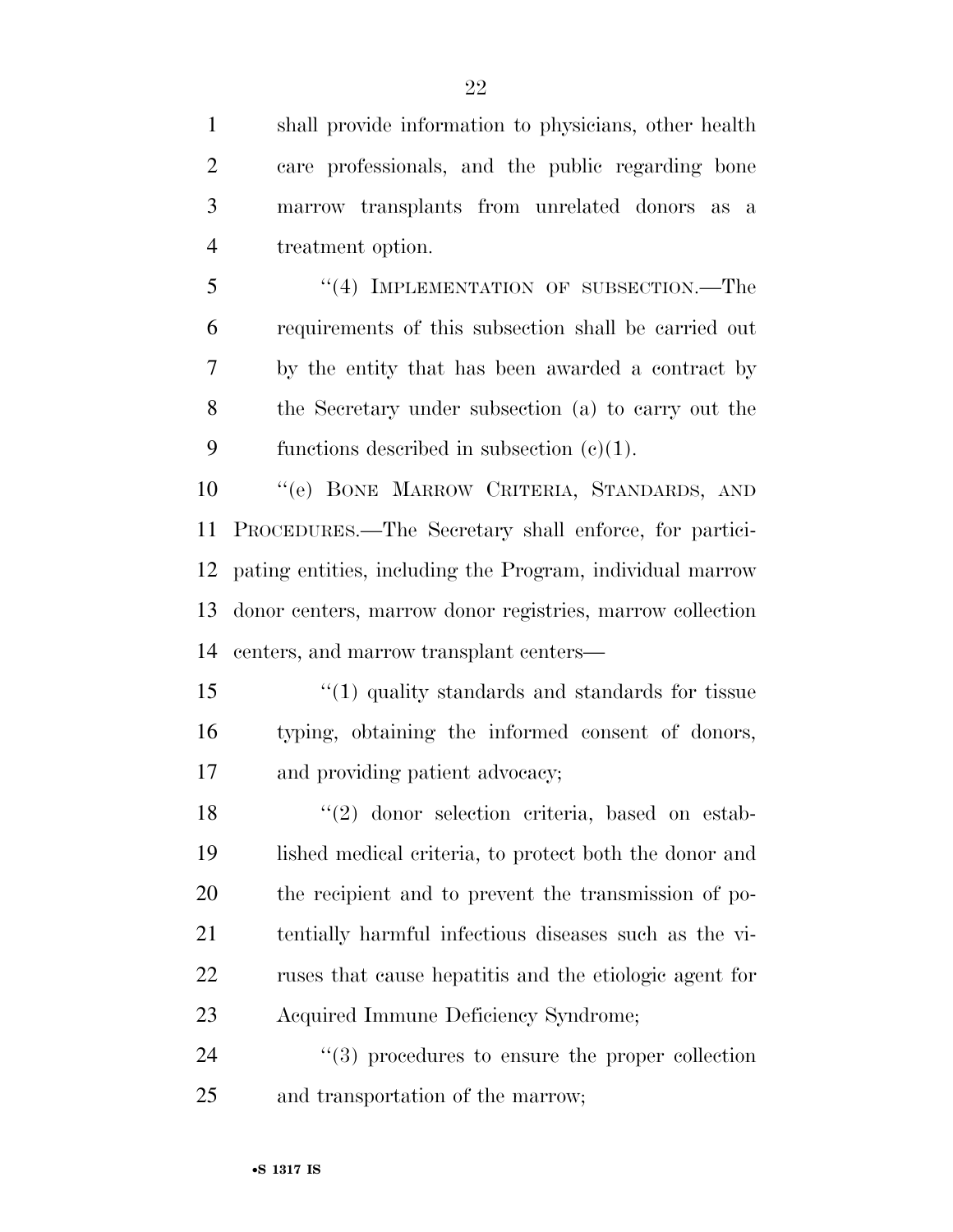| $\mathbf{1}$   | $\lq(4)$ standards for the system for patient advo-          |
|----------------|--------------------------------------------------------------|
| $\overline{2}$ | cacy operated under subsection (g), including stand-         |
| 3              | ards requiring the provision of appropriate informa-         |
| $\overline{4}$ | tion (at the start of the search process and through-        |
| 5              | out the process) to patients and their families and          |
| 6              | physicians;                                                  |
| 7              | $\lq(5)$ standards that—                                     |
| 8              | $\lq\lq$ require the establishment of a system               |
| 9              | of strict confidentiality of records relating to             |
| 10             | the identity, address, HLA type, and managing                |
| 11             | marrow donor center for marrow donors and                    |
| 12             | potential marrow donors; and                                 |
| 13             | "(B) prescribe the purposes for which the                    |
| 14             | records described in subparagraph (A) may be                 |
| 15             | disclosed, and the circumstances and extent of               |
| 16             | the disclosure; and                                          |
| 17             | $\cdot\cdot\cdot(6)$ in the case of a marrow donor center or |
| 18             | marrow donor registry participating in the program,          |
| 19             | procedures to ensure the establishment of a method           |
| 20             | for integrating donor files, searches, and general           |
| 21             | procedures of the center or registry with the Pro-           |
| 22             | gram.                                                        |
| 23             | "(f) CORD BLOOD RECRUITMENT; PRIORITIES; IN-                 |
| 24             | FORMATION AND EDUCATION.—                                    |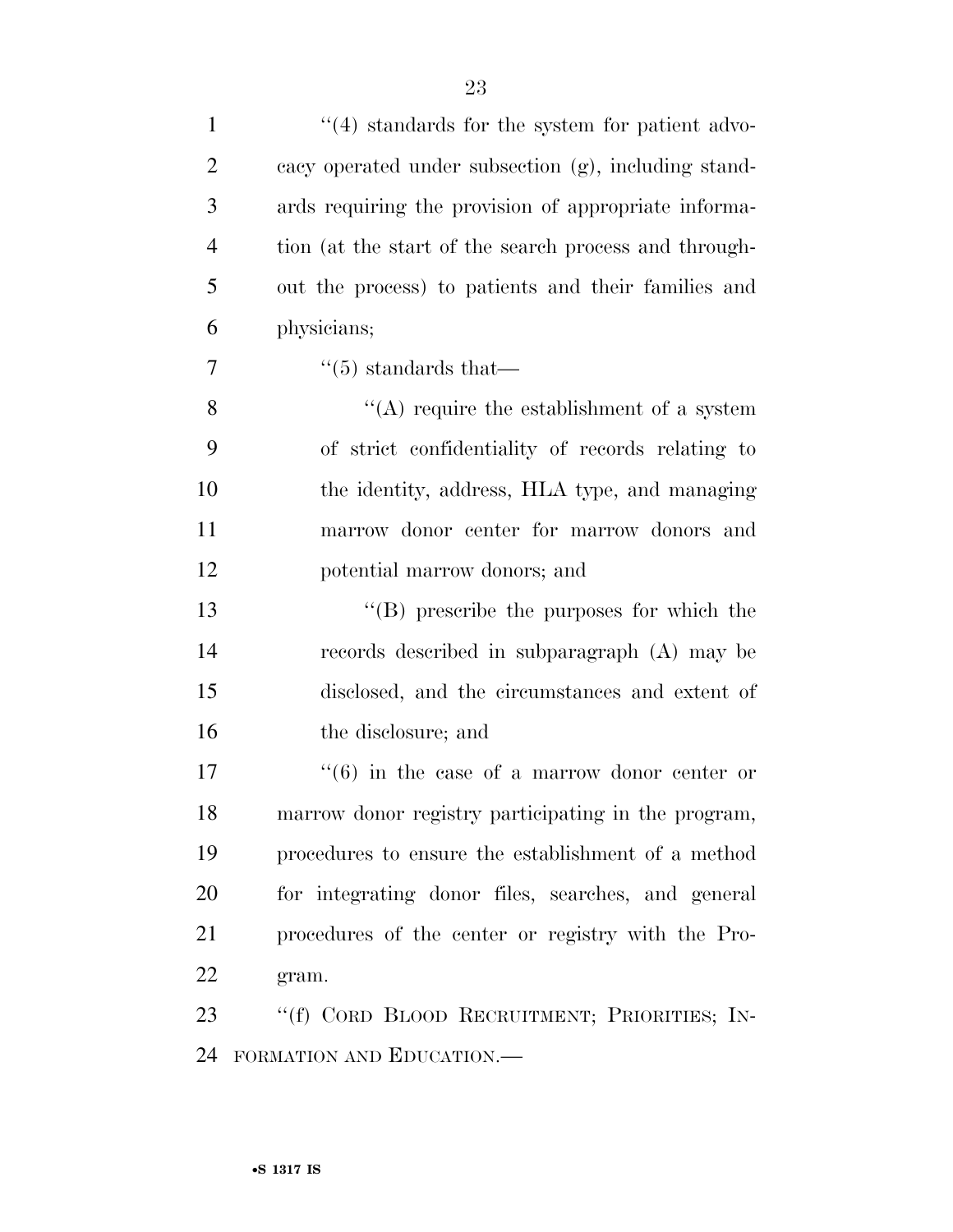''(1) RECRUITMENT; PRIORITIES.—The Pro- gram shall support activities, in cooperation with qualified cord blood banks, for the recruitment of cord blood donors. Such recruitment program shall identify populations that are underrepresented among cord blood donors. In the case of populations that are identified under the preceding sentence: ''(A) The Program shall give priority to supporting activities under this part to increase representation for such populations in order to enable a member of such a population, to the extent practicable, to have a probability of find- ing a suitable cord blood unit that is com- parable to the probability that an individual who is not a member of an underrepresented population would have. ''(B) The Program shall consider racial and ethnic minority groups (including persons of mixed ancestry) to be populations that have been identified for purposes of this paragraph, and shall support activities under subparagraph

22 (A) with respect to such populations.

23 "(2) INFORMATION AND EDUCATION REGARD-ING RECRUITMENT; TESTING AND DONATION.—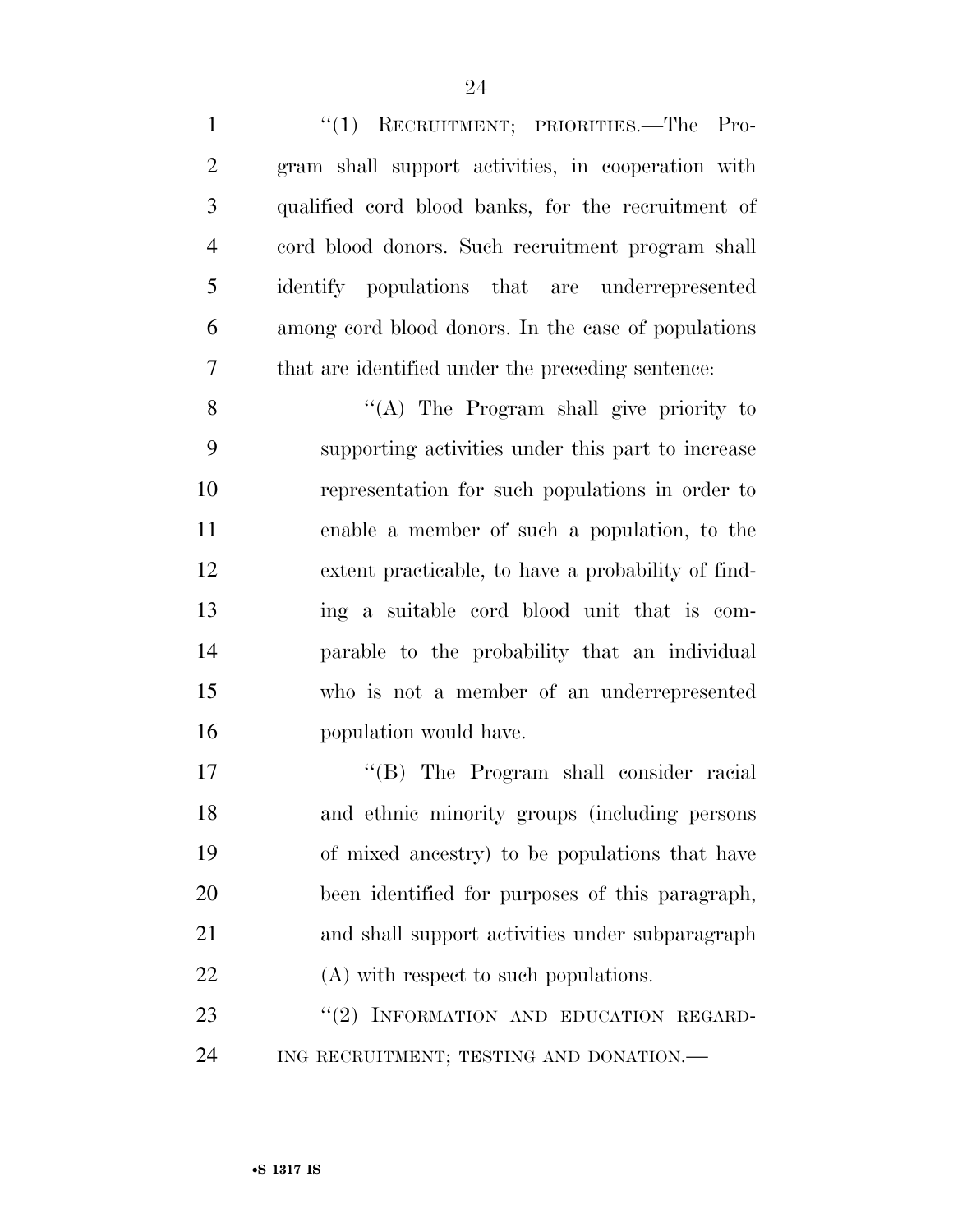| $\mathbf{1}$   | "(A) IN GENERAL.—In carrying out the                |
|----------------|-----------------------------------------------------|
| $\overline{2}$ | recruitment program under paragraph (1), the        |
| 3              | Program shall support informational and edu-        |
| $\overline{4}$ | cational activities in coordination with qualified  |
| 5              | cord blood banks and organ donation public          |
| 6              | awareness campaigns operated through the De-        |
| 7              | partment of Health and Human Services, for          |
| 8              | purposes of recruiting pregnant women to serve      |
| 9              | as donors of cord blood. Such information and       |
| 10             | educational activities shall include the following: |
| 11             | "(i) Making information available to                |
| 12             | the general public, including information           |
| 13             | describing the needs of patients with re-           |
| 14             | spect to cord blood units.                          |
| 15             | "(ii) Educating and providing infor-                |
| 16             | mation to pregnant women who are willing            |
| 17             | to donate cord blood units.                         |
| 18             | "(iii) Training individuals in request-             |
| 19             | ing pregnant women to serve as cord blood           |
| <b>20</b>      | donors.                                             |
| 21             | "(B) PRIORITIES.—In carrying out infor-             |
| 22             | mational and educational activities under sub-      |
| 23             | paragraph (A), the Program shall give priority      |
| 24             | supporting the recruitment of pregnant<br>to        |
| 25             | women to serve as donors of cord blood for pop-     |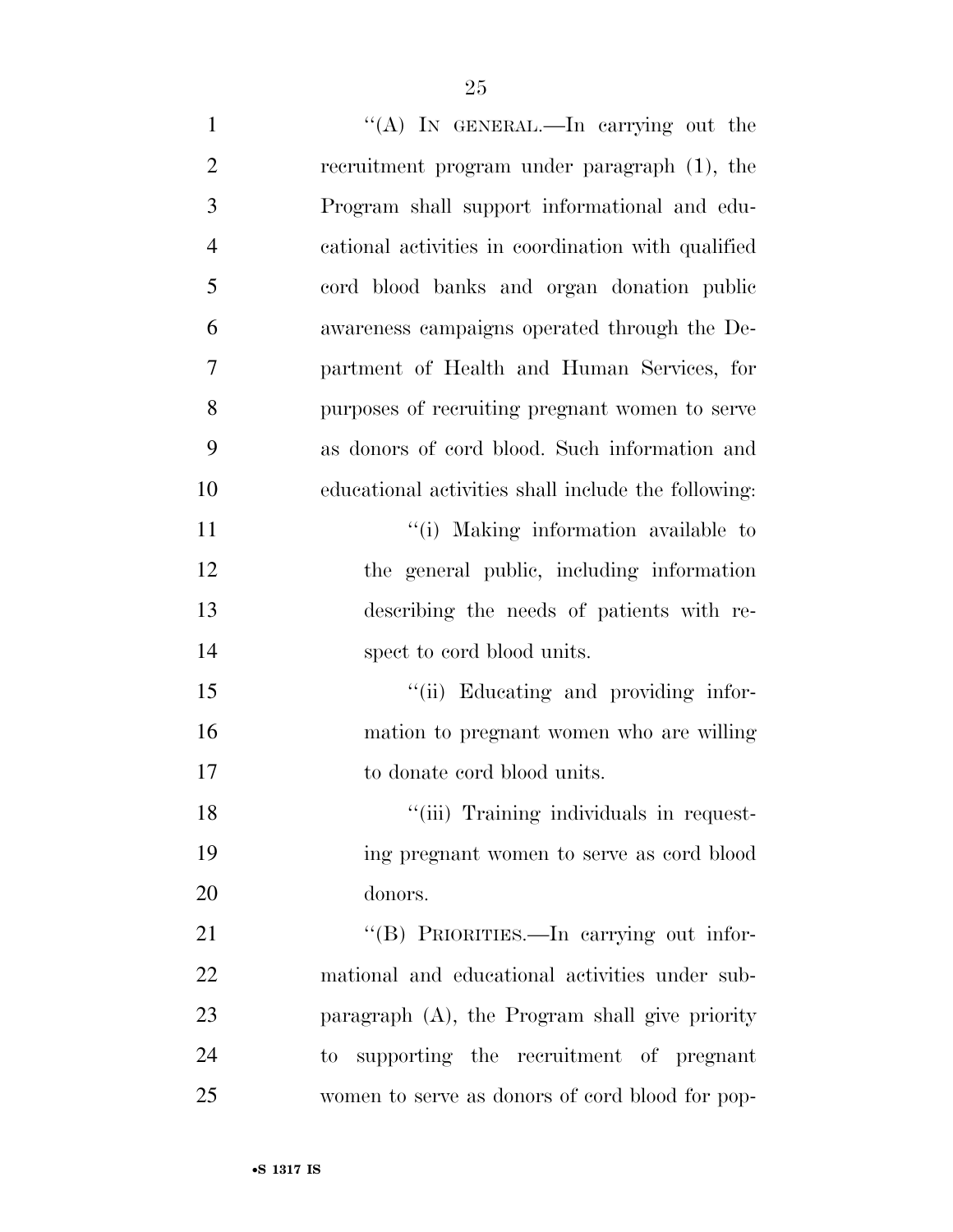ulations that are identified under paragraph 2  $(1).$ 

3 "(3) TRANSPLANTATION AS TREATMENT OP- TION.—In addition to activities regarding recruit- ment, the recruitment program under paragraph (1) shall provide information to physicians, other health care professionals, and the public regarding cord blood transplants from donors as a treatment option. 9 "(4) IMPLEMENTATION OF SUBSECTION.—The requirements of this subsection shall be carried out by the entity that has been awarded a contract by the Secretary under subsection (a) to carry out the functions described in subsection (c)(2). ''(g) PATIENT ADVOCACY AND CASE MANAGEMENT FOR BONE MARROW AND CORD BLOOD.— 16 "(1) IN GENERAL.—The Secretary shall estab- lish and maintain, through a contract or other means determined appropriate by the Secretary, an office of patient advocacy (in this subsection referred 20 to as the 'Office'). 21 ''(2) GENERAL FUNCTIONS.—The Office shall meet the following requirements:

23  $\cdot$  ''(A) The Office shall be headed by a direc-tor.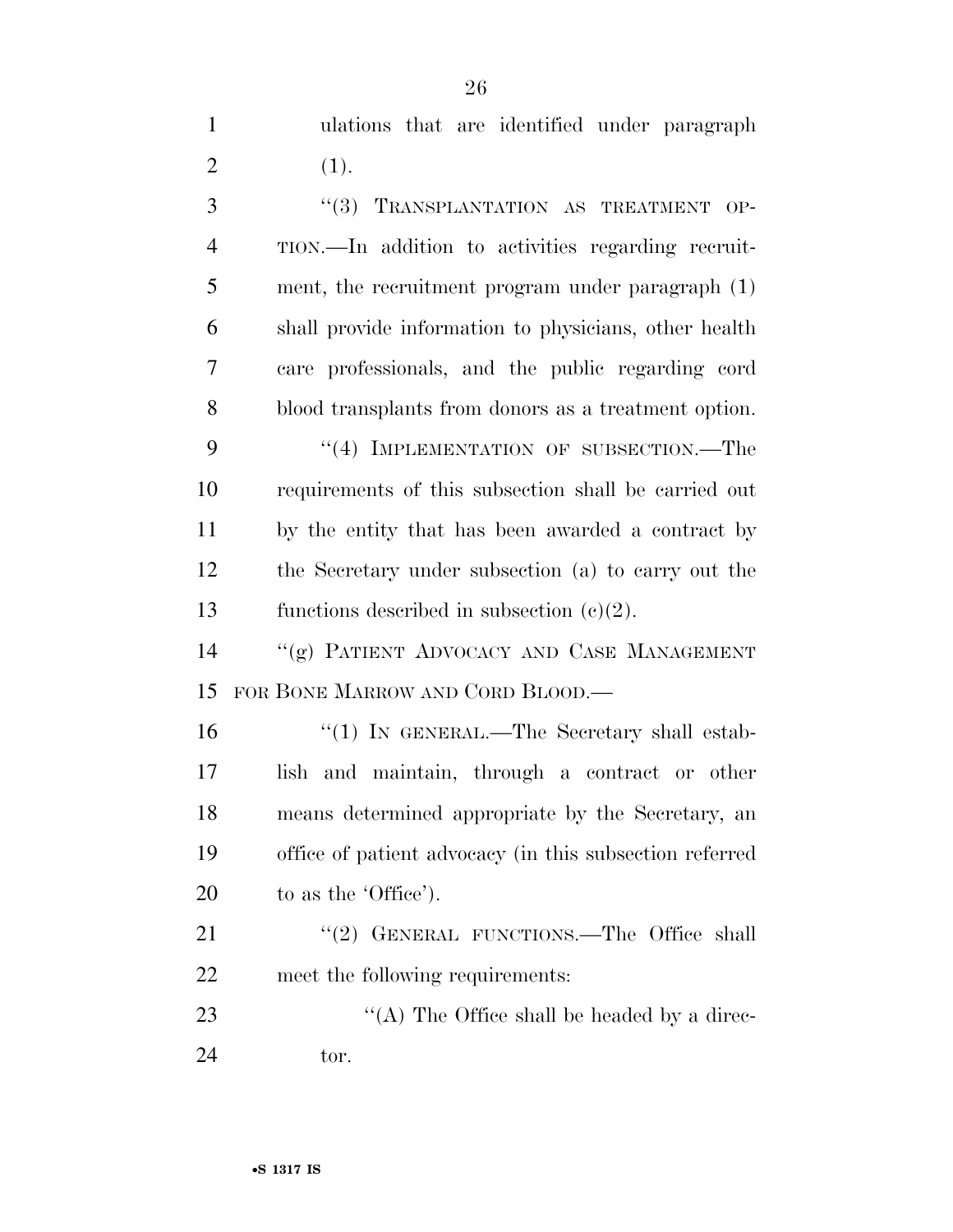1 ''(B) The Office shall be staffed by individ- uals with expertise in bone marrow and cord blood therapy covered under the Program.

 ''(C) The Office shall operate a system for patient advocacy, which shall be separate from mechanisms for donor advocacy, and which shall serve patients for whom the Program is conducting, or has been requested to conduct, a search for a bone marrow donor or cord blood unit.

 $\langle (D) \rangle$  In the case of such a patient, the Of- fice shall serve as an advocate for the patient by directly providing to the patient (or family members, physicians, or other individuals acting on behalf of the patient) individualized services with respect to efficiently utilizing the system under paragraphs (1) and (2) of subsection (c) to conduct an ongoing search for a bone mar- row donor or cord blood unit and assist with in-formation regarding third party payor matters.

 $"({\rm E})$  In carrying out subparagraph (D), 22 the Office shall monitor the system under para- graphs (1) and (2) of subsection (c) to deter-mine whether the search needs of the patient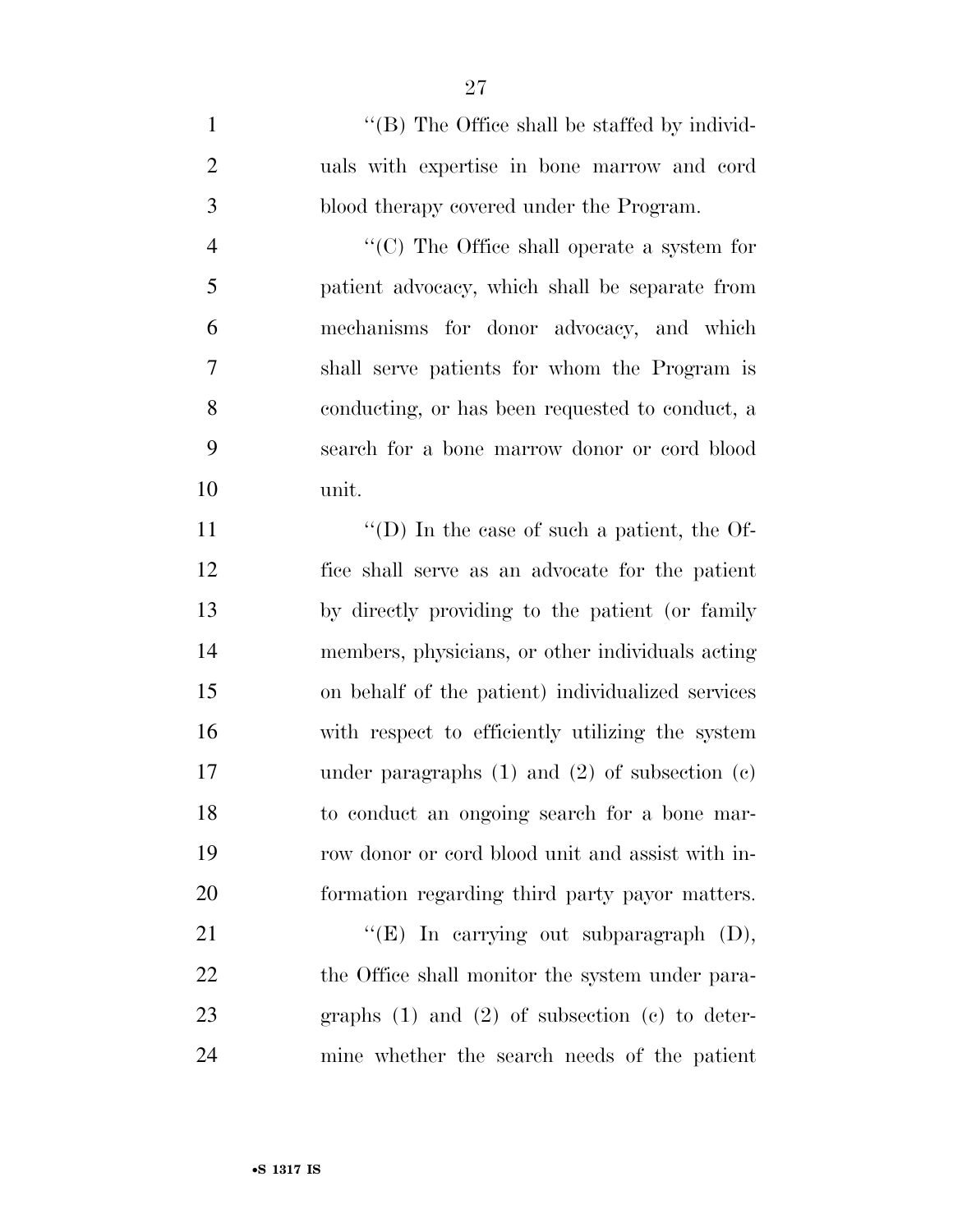| $\mathbf{1}$   | involved are being met, including with respect      |
|----------------|-----------------------------------------------------|
| $\overline{2}$ | to the following:                                   |
| 3              | "(i) Periodically providing to the pa-              |
| $\overline{4}$ | tient (or an individual acting on behalf of         |
| 5              | the patient) information regarding bone             |
| 6              | marrow donors or cord blood units that are          |
| 7              | suitably matched to the patient, and other          |
| $8\,$          | information regarding the progress being            |
| 9              | made in the search.                                 |
| 10             | "(ii) Informing the patient (or such                |
| 11             | other individual) if the search has been in-        |
| 12             | terrupted or discontinued.                          |
| 13             | "(iii) Identifying and resolving prob-              |
| 14             | lems in the search, to the extent prac-             |
| 15             | ticable.                                            |
| 16             | $\lq\lq$ (F) The Office shall ensure that the fol-  |
| 17             | lowing data are made available to patients:         |
| 18             | "(i) The resources available through                |
| 19             | the Program.                                        |
| 20             | "(ii) A comparison of transplant cen-               |
| 21             | ters regarding search and other costs that          |
| 22             | prior to transplantation are charged to pa-         |
| 23             | tients by transplant centers.                       |
| 24             | $\lq(\mathbf{iii})$<br>The post-transplant outcomes |
| 25             | for individual transplant centers.                  |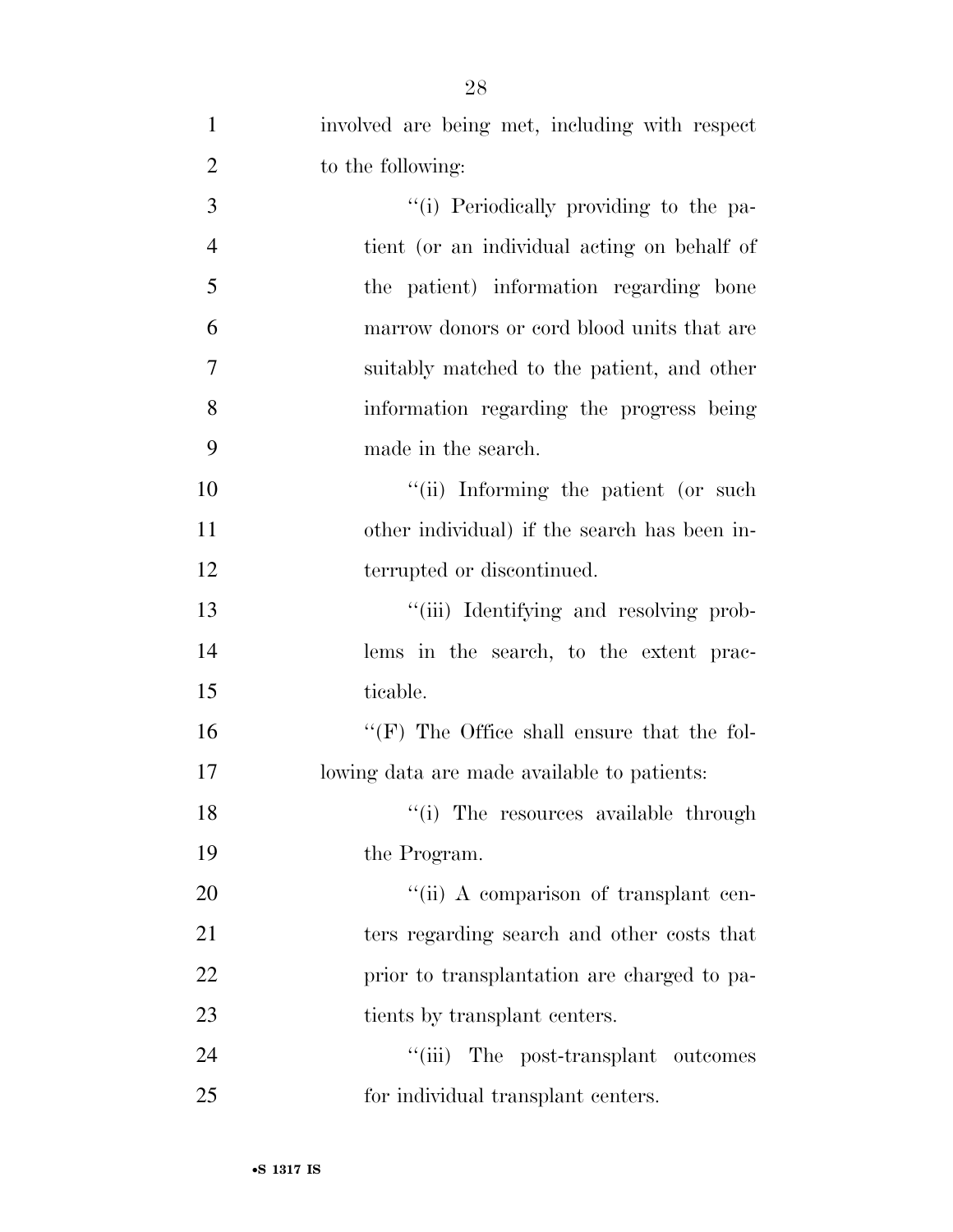$''(iv)$  Information concerning issues 2 that patients may face after a transplant. 3 ''(v) Such other information as the Program determines to be appropriate. ''(G) The Office shall conduct surveys of patients (or family members, physicians, or other individuals acting on behalf of patients) to determine the extent of satisfaction with the system for patient advocacy under this sub- section, and to identify ways in which the sys- tem can be improved to best meet the needs of patients.  $(3)$  CASE MANAGEMENT. 14 "(A) IN GENERAL.—In serving as an advo- cate for a patient under paragraph (2), the Of- fice shall provide individualized case manage- ment services directly to the patient (or family members, physicians, or other individuals acting on behalf of the patient), including—  $\frac{1}{1}$  individualized case assessment; and

22  $\frac{1}{1}$  the functions described in para-23 graph  $(2)(D)$  (relating to progress in the search process).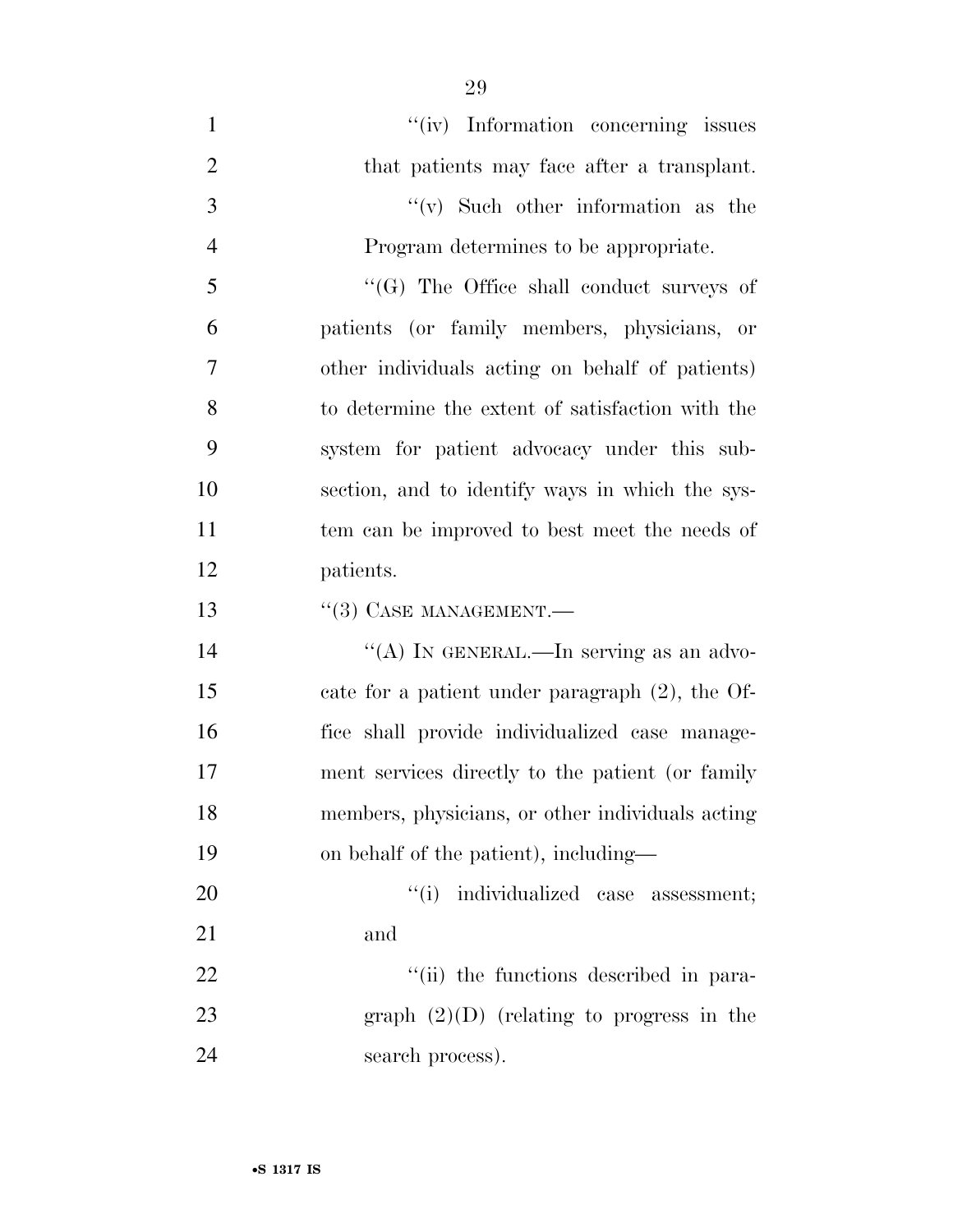1 "(B) POSTSEARCH FUNCTIONS.—In addi- tion to the case management services described in paragraph (1) for patients, the Office shall, on behalf of patients who have completed the search for a bone marrow donor or cord blood unit, provide information and education on the process of receiving a transplant, including the post-transplant process.

 ''(h) COMMENT PROCEDURES.—The Secretary shall establish and provide information to the public on proce- dures under which the Secretary shall receive and consider comments from interested persons relating to the manner in which the Program is carrying out the duties of the Program.

 ''(i) CONSULTATION.—In developing policies affect- ing the Program, the Secretary shall consult with the Ad- visory Council, the Department of Defense Marrow Donor Recruitment and Research Program operated by the De- partment of the Navy, and the board of directors of each entity awarded a contract under this section.

21  $"(j)$  CONTRACTS.—

 $\frac{4}{1}$  APPLICATION.—To be eligible to enter into a contract under this section, an entity shall submit to the Secretary and obtain approval of an applica-tion at such time, in such manner, and containing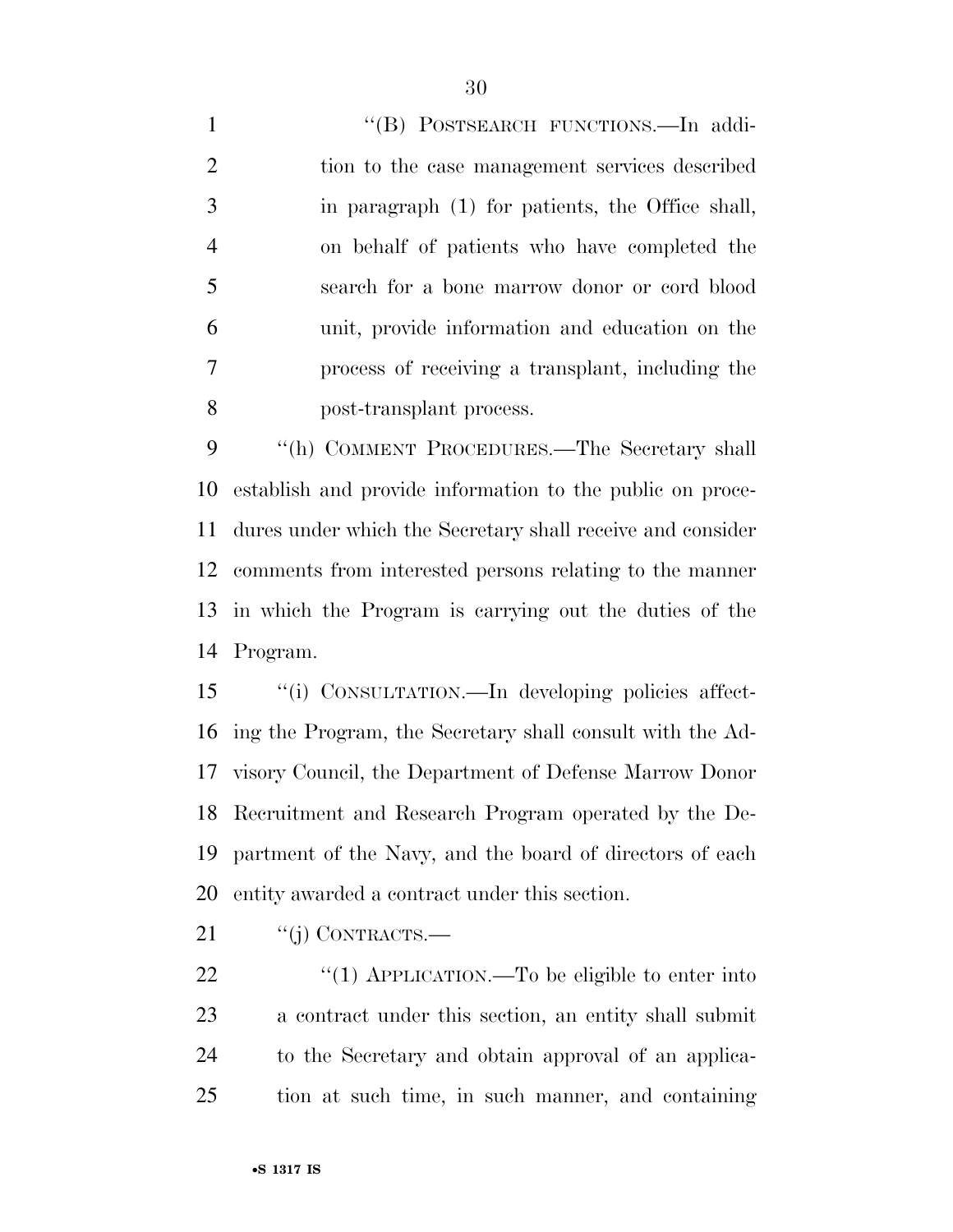such information as the Secretary shall by regulation prescribe.

 ''(2) CONSIDERATIONS.—In awarding contracts under this section, the Secretary shall give consider- ation to the continued safety of donors and patients and other factors deemed appropriate by the Sec-retary.

 ''(k) ELIGIBILITY.—Entities eligible to receive a con- tract under this section shall include private nonprofit en-tities.

11  $\qquad$  "(l) RECORDS.—

12 "(1) RECORDKEEPING.—Each recipient of a contract or subcontract under subsection (a) shall keep such records as the Secretary shall prescribe, including records that fully disclose the amount and disposition by the recipient of the proceeds of the contract, the total cost of the undertaking in connec- tion with which the contract was made, and the amount of the portion of the cost of the undertaking supplied by other sources, and such other records as will facilitate an effective audit.

22 "'(2) EXAMINATION OF RECORDS.—The Sec- retary and the Comptroller General of the United States shall have access to any books, documents, papers, and records of the recipient of a contract or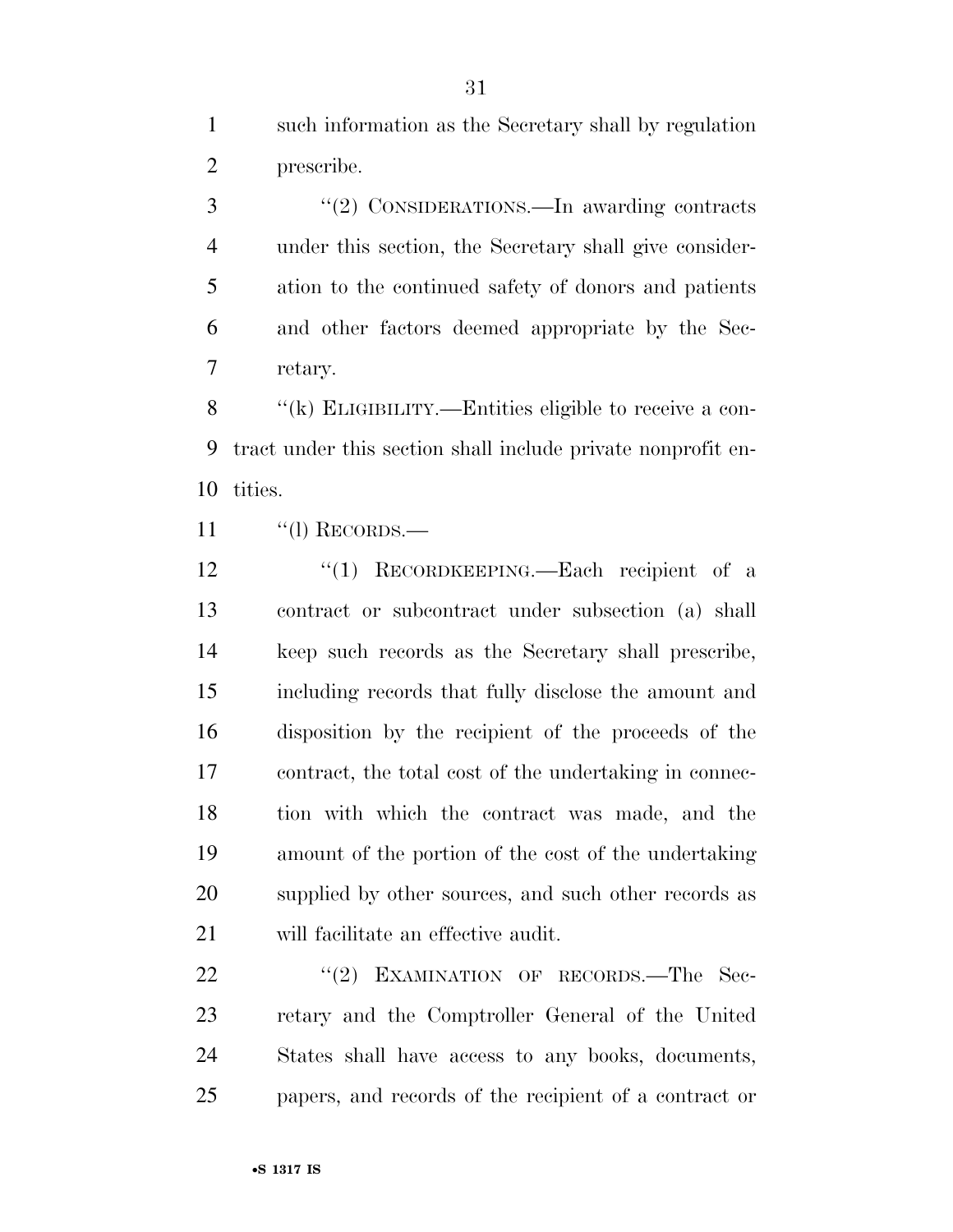subcontract entered into under this section that are pertinent to the contract, for the purpose of con-ducting audits and examinations.

 ''(m) PENALTIES FOR DISCLOSURE.—Any person who discloses the content of any record referred to in sub-6 section  $(e)(4)(D)$  or  $(e)(5)(A)$  without the prior written consent of the donor or potential donor with respect to whom the record is maintained, or in violation of the standards described in subsection (e)(5)(B), shall be im- prisoned for not more than 2 years or fined in accordance with title 18, United States Code, or both.''.

 (b) STEM CELL THERAPEUTIC OUTCOMES DATA- BASE.—Section 379A of the Public Health Service Act (42 U.S.C. 274l) is amended to read as follows:

### **''SEC. 379A. STEM CELL THERAPEUTIC OUTCOMES DATA-BASE.**

17 "(a) ESTABLISHMENT.—The Secretary shall by con- tract establish and maintain a scientific database of infor- mation relating to patients who have been recipients of a stem cell therapeutics product (including bone marrow, cord blood, or other such product) from a donor.

22 "(b) INFORMATION.—The outcomes database shall include information in a standardized electronic format with respect to patients described in subsection (a), diag-nosis, transplant procedures, results, long-term follow-up,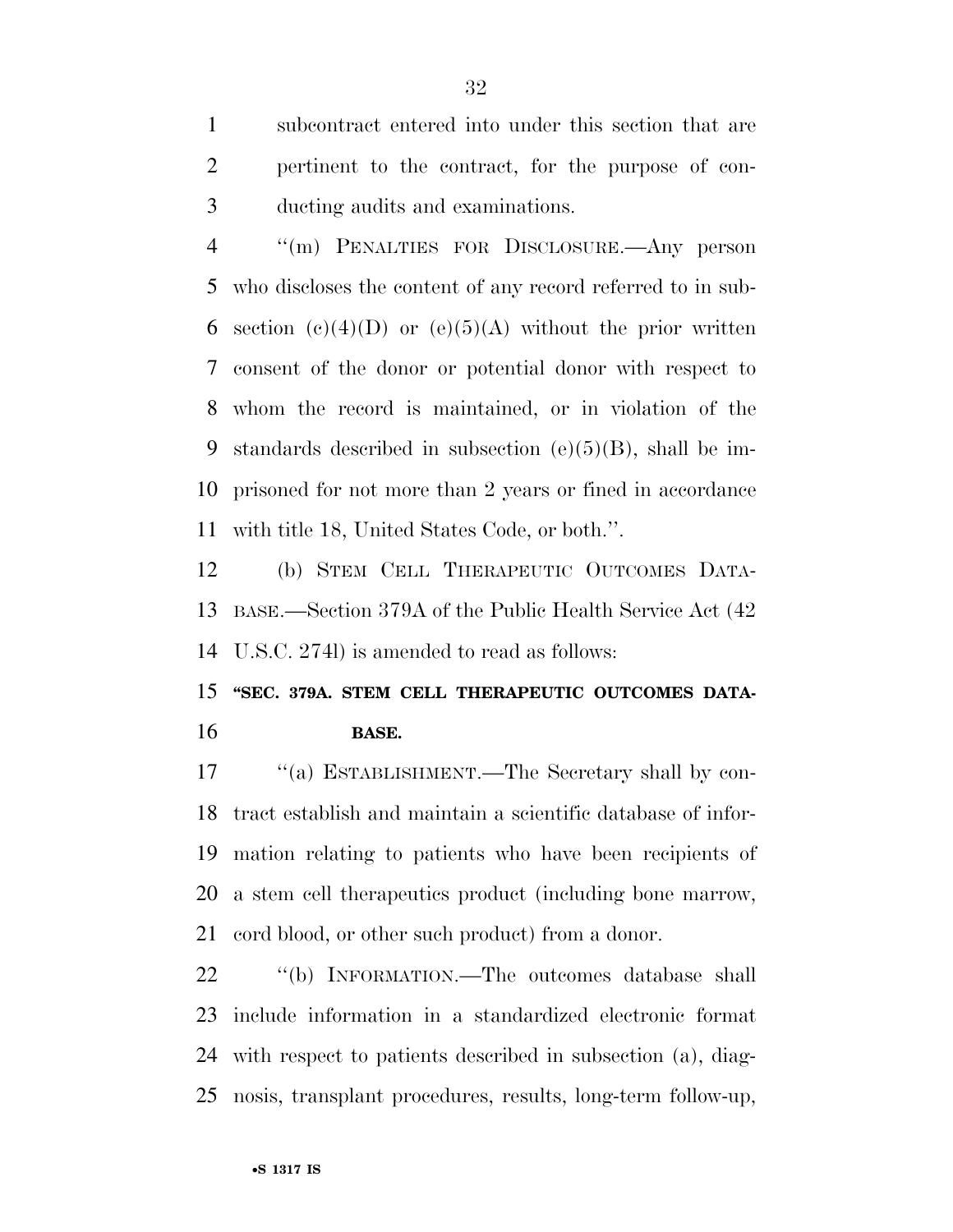and such other information as the Secretary determines to be appropriate, to conduct an ongoing evaluation of the scientific and clinical status of transplantation involving recipients of a stem cell therapeutics product from a donor.

 ''(c) ANNUAL REPORT ON PATIENT OUTCOMES.— The Secretary shall require the entity awarded a contract under this section to submit to the Secretary an annual report concerning patient outcomes with respect to each transplant center, based on data collected and maintained by the entity pursuant to this section.

12 "(d) PUBLICLY AVAILABLE DATA.—The outcomes database shall make relevant scientific information not containing individually identifiable information available to the public in the form of summaries and data sets to encourage medical research and to provide information to transplant programs, physicians, patients, entities award- ed a contract under section 379 donor registries, and cord blood banks.''.

 (c) DEFINITIONS.—Part I of title III of the Public Health Service Act (42 U.S.C. 274k et seq.) is amended by inserting after section 379A the following:

#### **''SEC. 379A–1. DEFINITIONS.**

24  $\qquad$  The this part: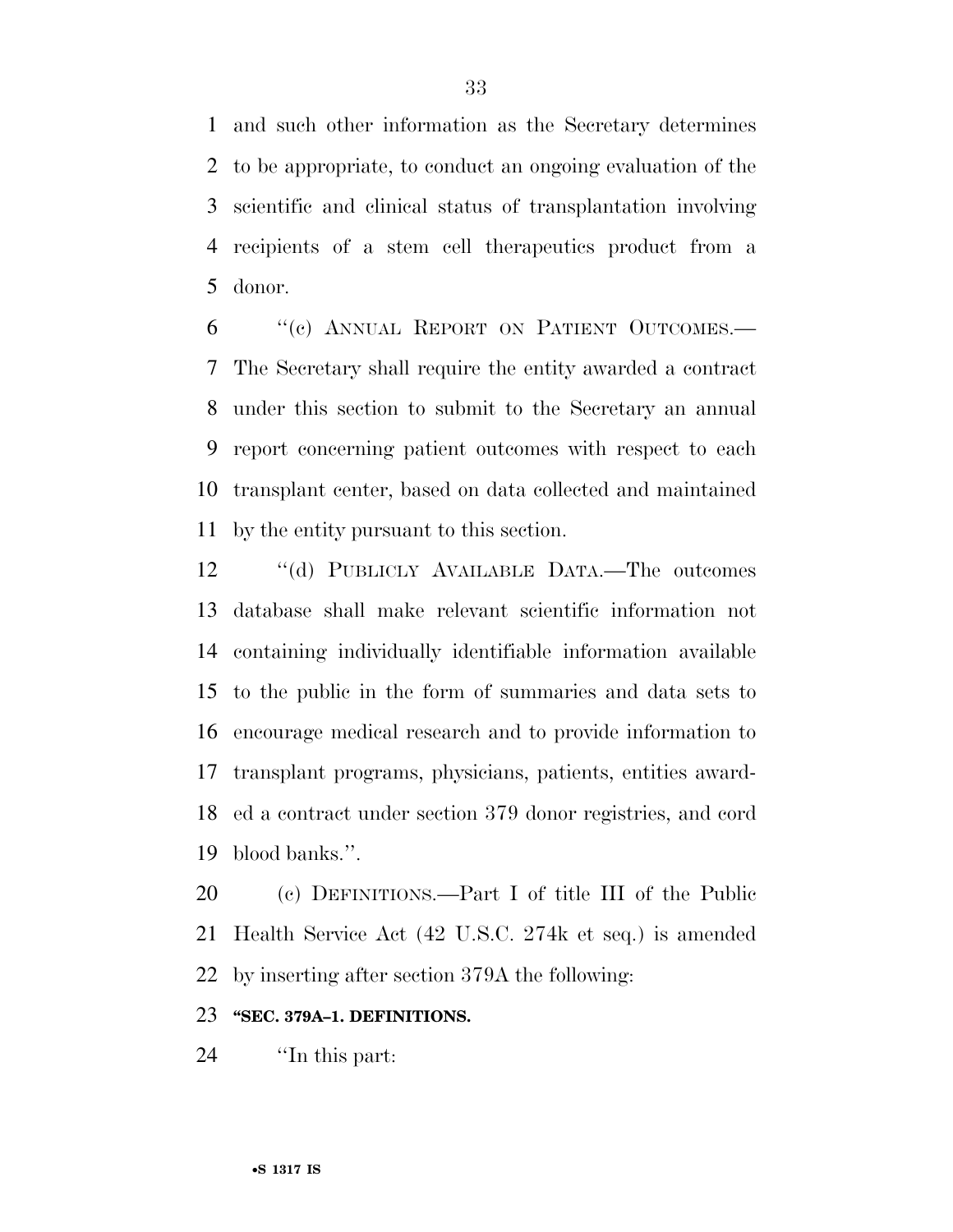| $\mathbf{1}$   | "(1) The term 'Advisory Council' means the ad-               |
|----------------|--------------------------------------------------------------|
| $\overline{2}$ | visory council established by the Secretary under            |
| 3              | section $379(a)(1)$ .                                        |
| $\overline{4}$ | " $(2)$ The term 'bone marrow' means the cells               |
| 5              | found in adult bone marrow and peripheral blood.             |
| 6              | $(3)$ The term 'outcomes database' means the                 |
| $\overline{7}$ | database established by the Secretary under section          |
| 8              | 379A.                                                        |
| 9              | $\lq(4)$ The term 'Program' means the Bone Mar-              |
| 10             | row and Cord Blood Cell Transplantation Program              |
| 11             | established under section 379.".                             |
| 12             | (d) AUTHORIZATION OF APPROPRIATIONS.-Section                 |
| 13             | 379B of the Public Health Service Act (42 U.S.C. 274m)       |
| 14             | is amended to read as follows:                               |
| 15             | "SEC. 379B. AUTHORIZATION OF APPROPRIATIONS.                 |
| 16             | "For the purpose of carrying out this part, there are        |
| 17             | authorized to be appropriated \$34,000,000 for fiscal year   |
|                | 18 2006 and \$38,000,000 for each of fiscal years 2007       |
|                | 19 through 2010.".                                           |
|                | 20 (e) CONFORMING AMENDMENTS.—Part I of title III            |
|                | 21 of the Public Health Service Act (42 U.S.C. 274k et seq.) |
|                | 22 is amended in the part heading, by striking "NA-          |
|                | 23 TIONAL BONE MARROW DONOR<br>REG-                          |
|                | 24 ISTRY" and inserting "BONE MARROW AND                     |